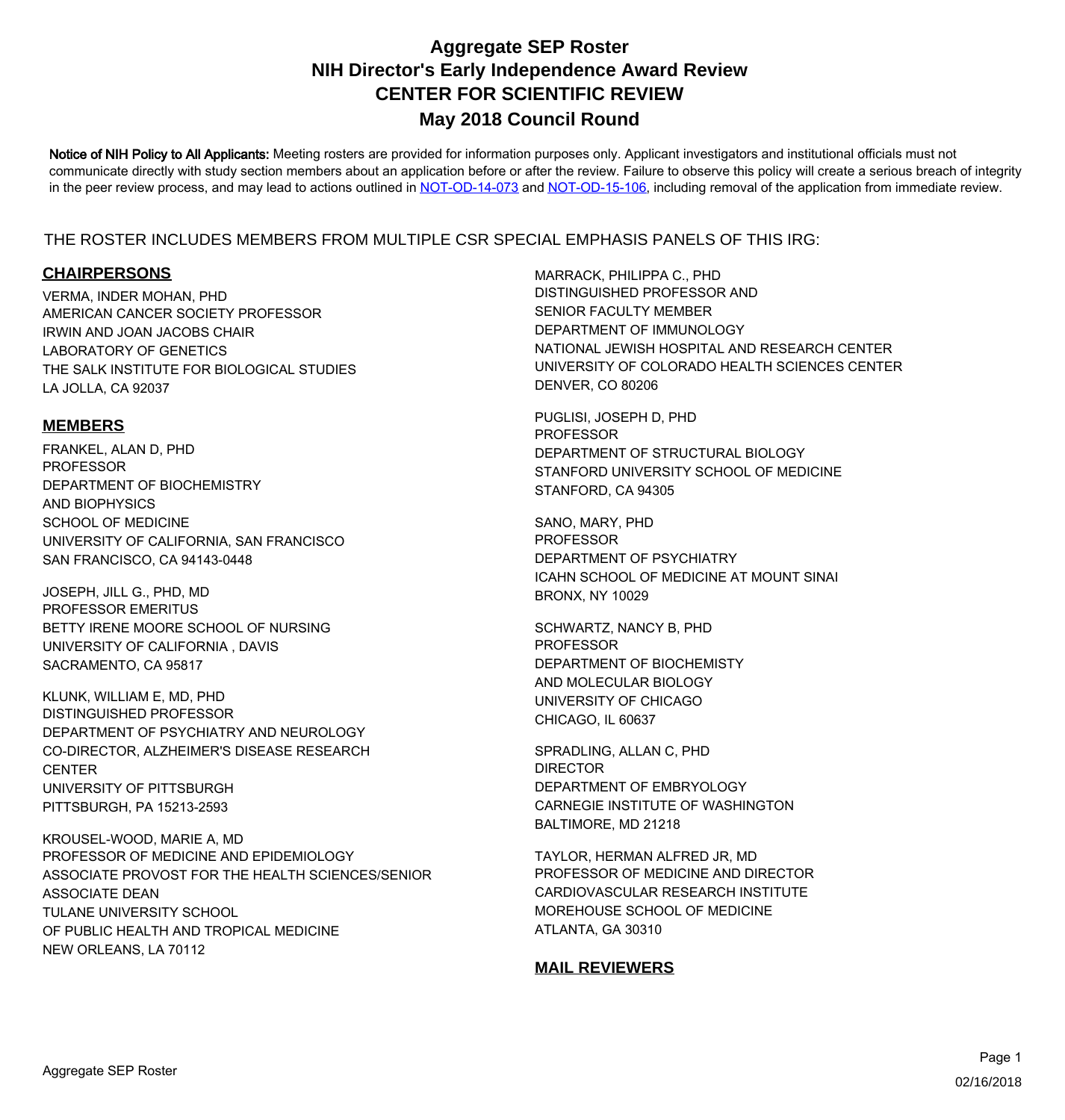Notice of NIH Policy to All Applicants: Meeting rosters are provided for information purposes only. Applicant investigators and institutional officials must not communicate directly with study section members about an application before or after the review. Failure to observe this policy will create a serious breach of integrity in the peer review process, and may lead to actions outlined in [NOT-OD-14-073](https://grants.nih.gov/grants/guide/notice-files/NOT-OD-14-073.html) and [NOT-OD-15-106,](https://grants.nih.gov/grants/guide/notice-files/NOT-OD-15-106.html) including removal of the application from immediate review.

ABE, JUN-ICHI, PHD, MD DIVISION OF INTERNAL MEDICINE UNIVERSITY OF TEXAS MD ANDERSON CANCER CENTER HOUSTON, TX 77030 PROFESSOR DEPARTMENT OF CARDIOLOGY - RESEARCH

AGARWAL, RAJIV, MD, MBBS DEPARTMENT OF MEDICINE INDIANA UNIVERSITY SCHOOL OF MEDICINE INDIANAPOLIS, IN 46202 PROFESSOR DIVISION OF NEPHROLOGY

AHMEDANI, BRIAN KENNETH, PHD AND HEALTH SERVICES RESEARCH HENRY FORD HEALTH SYSTEM DETROIT, MI 48202 RESEARCH SCIENTIST CENTER FOR HEALTH POLICY

AKBARI, OMID, PHD INSTITUTE FOR EMERGING PATHOGENS & IMMUNE DISEASES KECK SCHOOL OF MEDICINE UNIVERSITY OF SOUTHERN CALIFORNIA LOS ANGELES, CA 90033 PROFESSOR DEPARTMENT OF MOLECULAR MICROBIOLOGY & IMMUNOLOGY

ALAM, HASAN B, MD UNIVERSITY OF MICHIGAN HEALTH SYSTEM ANN ARBOR, MI 48109-5331 PROFESSOR OF SURGERY DEPARTMENT OF SURGERY

ANTONELLIS, ANTHONY, PHD UNIVERSITY OF MICHIGAN MEDICAL SCHOOL ANN ARBOR, MI 48109 ASSOCIATE PROFESSOR DEPARTMENT OF HUMAN GENETICS

ANWAR, MOHD, PHD AND NETWORKS LAB NORTH CAROLINA A AND T STATE UNIVERSITY GREENSBORO, NC 27411 ASSOCIATE PROFESSOR THE SECURE USABLE SOCIAL MEDIA

ARANY, ZOLTAN P, PHD, MD PERELMAN SCHOOL OF MEDICINE UNIVERSITY OF PENNSYLVANIA PHILADELPHIA, PA 19014 ASSOCIATE PROFESSOR DEPARTMENT OF MEDICINE

ARDITI, MOSHE, MD CEDARS-SINAI MEDICAL CENTER LOS ANGELES, CA 90049 PROFESSOR OF BIOMEDICAL SCIENCE DEPARTMENT OF PEDIATRICS & BIOMEDICAL SCIENCES

ASCHERMAN, DANA P, MD UNIVERSITY OF MIAMI HOSPITAL MIAMI, FL 33136 ASSOCIATE PROFESSOR OF MEDICINE DEPARTMENT OF RHEUMATOLOGY

BALK, DEBORAH L, PHD BARUCH COLLEGE, THE CITY UNIVERSITY OF NEW YORK NEW YORK, NY 10010 PROFESSOR SCHOOL OF PUBLIC AFFAIRS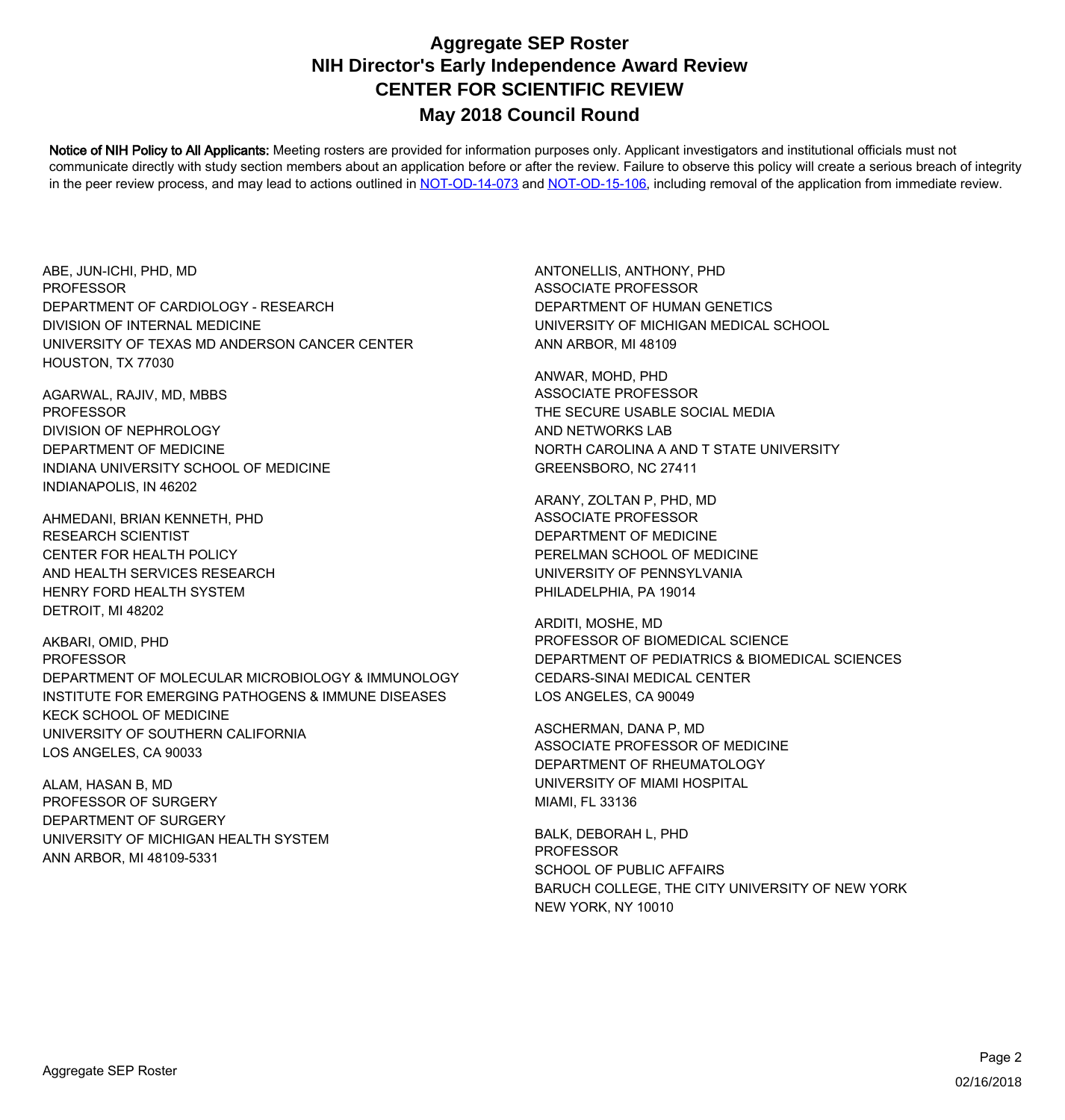Notice of NIH Policy to All Applicants: Meeting rosters are provided for information purposes only. Applicant investigators and institutional officials must not communicate directly with study section members about an application before or after the review. Failure to observe this policy will create a serious breach of integrity in the peer review process, and may lead to actions outlined in [NOT-OD-14-073](https://grants.nih.gov/grants/guide/notice-files/NOT-OD-14-073.html) and [NOT-OD-15-106,](https://grants.nih.gov/grants/guide/notice-files/NOT-OD-15-106.html) including removal of the application from immediate review.

BAYLY, PHILIP V, PHD WASHINGTON UNIVERSITY ST. LOUIS, MO 63130 **PROFESSOR** DEPARTMENT OF MECHANICAL ENGINEERING

BENNETT, GARY G, PHD HEALTH AND MEDICINE DUKE UNIVERSITY DURHAM, NC 27708 PROFESSOR DEPARTMENT OF GLOBAL

BENTON, DONNA, PHD DAVIS SCHOOL OF GERONTOLOGY UNIVERSITY OF SOUTHERN CALIFORNIA BURBANK, CA 91505 RESEARCH ASSOCIATE PROFESSOR LOS ANGELES CAREGIVER RESOURCE CENTER

BONANNO, GEORGE A, PHD TEACHERS COLLEGE COLUMBIA UNIVERSITY NEW YORK, NY 10027 PROFESSOR OF CLINICAL PSYCHOLOGY DEPARTMENT OF COUNSELING & CLINICAL PSYCHOLOGY

BOTTOMLEY, PAUL A, PHD DEPARTMENT OF RADIOLOGY & RADIOLOGICAL SCIENCES JOHNS HOPKINS UNIVERSITY BALTIMORE, MD 21287 RUSSELL H. MORGAN PROFESSOR DIRECTOR, DIVISION OF MR RESEARCH

BOWMAN, F. DUBOIS, PHD DEPARTMENT OF BIOSTATISTICS AND BIOINFORMATICS ROLLINS SCHOOL OF PUBLIC HEALTH EMORY UNIVERSITY ATLANTA, GA 30322 ASSOCIATE PROFESSOR DIRECTOR, CENTER FOR BIOMEDICAL IMAGING STATISTICS

BREEDEN, LINDA L., PHD SEATTLE, WA 98104 ASSOCIATE PROFESSOR FRED HUTCHINSON CANCER RESEARCH CENTER

BREHM, PAUL, PHD OREGON HEALTH AND SCIENCE UNIVERSITY PORTLAND, OR 97239 PROFESSOR VOLLUM INSTITUTE

BRENNER, MALCOLM K., MD, MB, PHD FOUNDING DIRECTOR CENTER FOR CELL AND GENE THERAPY BAYLOR COLLEGE OF MEDICINE HOUSTON, TX 77030 PROFESSOR OF MEDICINE AND PEDIATRICS FAYEZ S. SAROFIM CHAIR AND

BROWNSON, ROSS C, PHD AND SCHOOL OF MEDICINE WASHINGTON UNIVERSITY, ST. LOUIS ST. LOUIS, MO 63108 PROFESSOR OF EPIDEMIOLOGY GEORGE WARREN BROWN SCHOOL OF SOCIAL WORK

BRUMBACK, BABETTE A., PHD COLLEGE OF PUBLIC HEALTH AND HEALTH PROFESSIONS, COLLEGE OF MEDICINE UNIVERSITY OF FLORIDA GAINESVILLE, FL 32611 PROFESSOR AND ASSOCIATE CHAIR DEPARTMENT OF BIOSTATISTICS

BRUSCHWEILER, RAFAEL, PHD THE OHIO STATE UNIVERSITY COLUMBUS, OH 43210 PROFESSOR DEPARTMENT OF CHEMISTRY AND BIOCHEMISTRY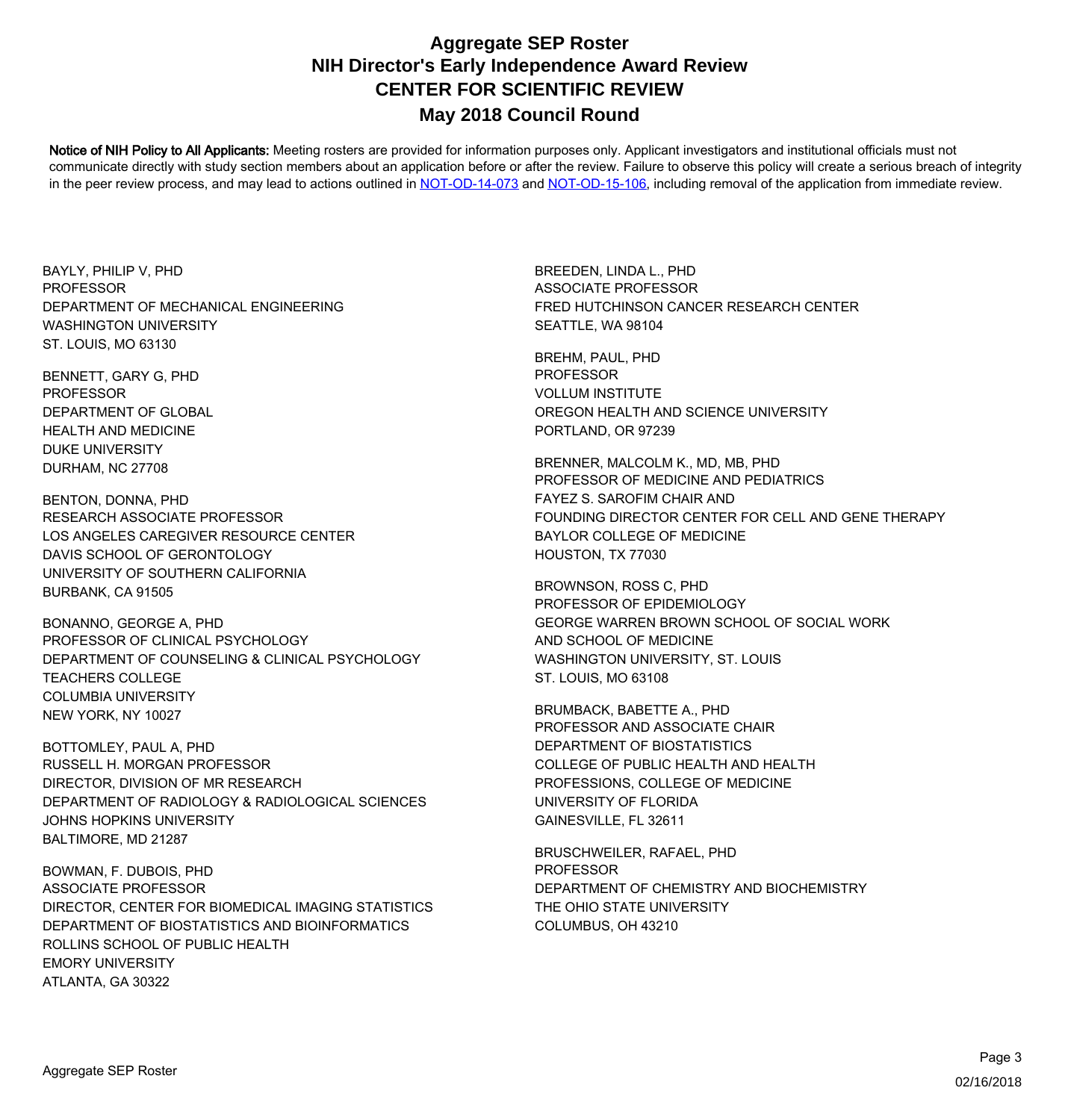Notice of NIH Policy to All Applicants: Meeting rosters are provided for information purposes only. Applicant investigators and institutional officials must not communicate directly with study section members about an application before or after the review. Failure to observe this policy will create a serious breach of integrity in the peer review process, and may lead to actions outlined in [NOT-OD-14-073](https://grants.nih.gov/grants/guide/notice-files/NOT-OD-14-073.html) and [NOT-OD-15-106,](https://grants.nih.gov/grants/guide/notice-files/NOT-OD-15-106.html) including removal of the application from immediate review.

BUNTING, KEVIN D, PHD DIVISION OF HEM/ONC/BMT & AFLAC CANCER AND BLOOD DISORDERS CENTER EMORY UNIVERSITY SCHOOL OF MEDICINE ATLANTA, GA 30322 PROFESSOR OF PEDIATRICS AFLAC FIELD FORCE CANCER INNOVATIVE THERAPY CHAIR

BUSSEMAKER, HARMEN J, PHD COLUMBIA UNIVERSITY NEW YORK, NY 10027 PROFESSOR DEPARTMENT OF BIOLOGICAL SCIENCES

BYKHOVSKAIA, MARIA, PHD AND ANATOMY AND CELL BIOLOGY WAYNE STATE UNIVERSITY SCHOOL OF MEDICINE DETROIT, MI 48201 PROFESSOR DEPARTMENTS OF NEUROLOGY

CARELS, ROBERT A, PHD DEPARTMENT OF PSYCHOLOGY EAST CAROLINA UNIVERSITY GREENVILLE , NC 27858 PROFESSOR AND DIRECTOR OF CLINICAL TRAINING

CASTRO-ALAMANCOS, MANUEL A, PHD COLLEGE OF MEDICINE DREXEL UNIVERSITY PHILADELPHIA, PA 19129 PROFESSOR DEPARTMENT OF NEUROBIOLOGY AND ANATOMY

CHAKRABORTY, RANA, MD, PHD EMORY UNIVERSITY SCHOOL OF MEDICINE ATLANTA, GA 30322 PROFESSOR DEPARTMENT OF PEDIATRICS

CHANDRA, SIDDHARTH, PHD MICHIGAN STATE UNIVERSITY EAST LANSING , MI 48824 PROFESSOR AND DIRECTOR ASIAN STUDIES CENTER

CHANG, HOWARD Y, PHD, MD STANFORD UNIVERSITY SCHOOL OF MEDICINE STANFORD, CA 94305 PROFESSOR DEPARTMENT OF DERMATOLOGY

CHAPMAN, WENDY W., PHD SCHOOL OF MEDICINE UNIVERSITY OF UTAH SALT LAKE CITY, UT 84108 PROFESSOR DEPARTMENT OF BIOMEDICAL INFORMATICS

CHONG, BENJAMIN FRANKLIN, MD UT SOUTHWESTERN MEDICAL CENTER DALLAS, TX 75390 ASSISTANT PROFESSOR DEPARTMENT OF DERMATOLOGY

CONN, GRAEME LESLIE, PHD EMORY UNIVERSITY ATLANTA, GA 30322 ASSOCIATE PROFESSOR DEPARTMENT OF BIOCHEMISTRY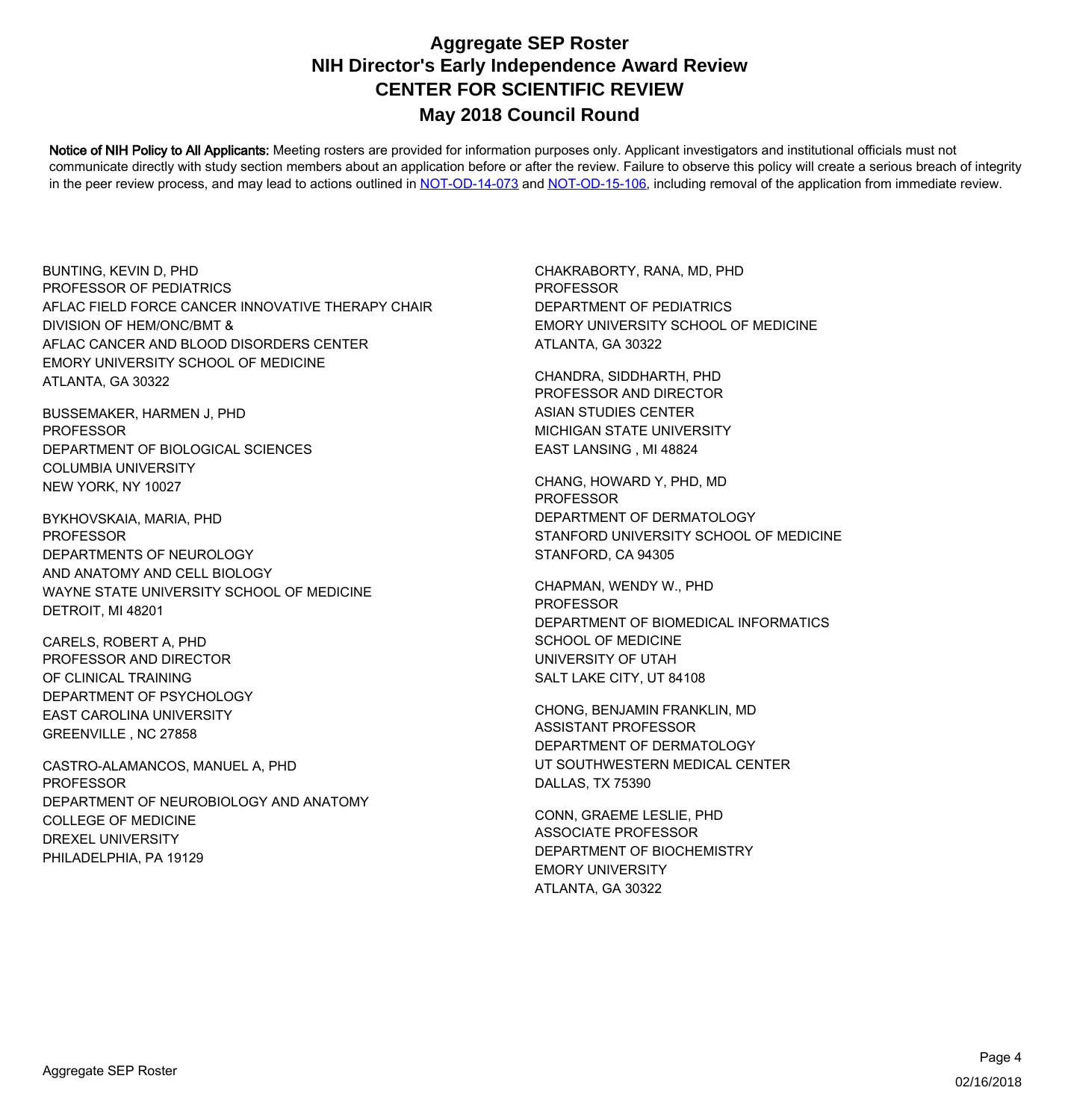Notice of NIH Policy to All Applicants: Meeting rosters are provided for information purposes only. Applicant investigators and institutional officials must not communicate directly with study section members about an application before or after the review. Failure to observe this policy will create a serious breach of integrity in the peer review process, and may lead to actions outlined in [NOT-OD-14-073](https://grants.nih.gov/grants/guide/notice-files/NOT-OD-14-073.html) and [NOT-OD-15-106,](https://grants.nih.gov/grants/guide/notice-files/NOT-OD-15-106.html) including removal of the application from immediate review.

CONNORS, BARRY W, PHD DIVISION OF BIOLOGY AND MEDICINE BROWN UNIVERSITY PROVIDENCE, RI 02912 PROFESSOR AND CHAIRMAN DEPARTMENT OF NEUROSCIENCE

COOPER, VAUGHN, PHD UNIVERSITY OF PITTSBURGH PITTSBURGH, PA 15219 ASSOCIATE PROFESSOR DEPARTMENT OF MICROBIOLOGY AND MOLECULAR GENETICS

COULTER, IAN DOUGLASS, PHD SENIOR HEALTH POLICY RESEARCHER RAND CORPORATION SANTA MONICA, CA 90407 SAMUELI CHAIR FOR INTEGRATIVE MEDICINE

CROSS, FREDERICK R., PHD THE ROCKFELLER UNIVERSITY NEW YORK, NY 10021 PROFESSOR LABORATORY OF YEAST MOLECULAR GENETICS

DASANAYAKE, ANANDA P, PHD, BDS COLLEGE OF DENTISTRY NEW YORK UNIVERSITY NEW YORK, NY 10003 PROFESSOR DEPARTMENT OF EPIDEMIOLOGY

DAVIS, MICHAEL E, PHD DEPARTMENT OF BIOMEDICAL ENGINEERING EMORY UNIVERSITY SCHOOL OF MEDICINE ATLANTA , GA 30322 ASSOCIATE PROFESSOR DIVISION OF CARDIOLOGY

DAVULURI, RAMANA V, PHD BIOMEDICAL INFORMATICS FEINBERG SCHOOL OF MEDICINE NORTHWESTERN UNIVERSITY CHICAGO, IL 60611 PROFESSOR PREVENTIVE MEDICINE-HEALTH AND

DAWN, BUDDHADEB, MD DEPARTMENT OF MEDICINE UNIVERSITY OF KANSAS MEDICAL CENTER KANSAS CITY, KS 66160 PROFESSOR OF MEDICINE AND MOLECULAR AND INTEGRATIVE PHYSIOLOGY DIVISION OF CARDIOVASCULAR DISEASES

DESAI, MICHAEL M, PHD HARVARD UNIVERSITY CAMBRIDGE, MA 02138 PROFESSOR DEPARTMENT OF ORGANISMIC AND EVOLUTIONARY BIOLOGY

DIAZ, FRANCISCA, PHD MILLER SCHOOL OF MEDICINE UNIVERSITY OF MIAMI MIAMI, FL 33136 RESEARCH ASSOCIATE PROFESSOR DEPARTMENT OF NEUROLOGY

DOLINOY, DANA, PHD SCHOOL OF PUBLIC HEALTH UNIVERSITY OF MICHIGAN ANN ARBOR, MI 48109 ASSOCIATE PROFESSOR DEPARTMENT OF ENVIRONMENTAL HEALTH SCIENCES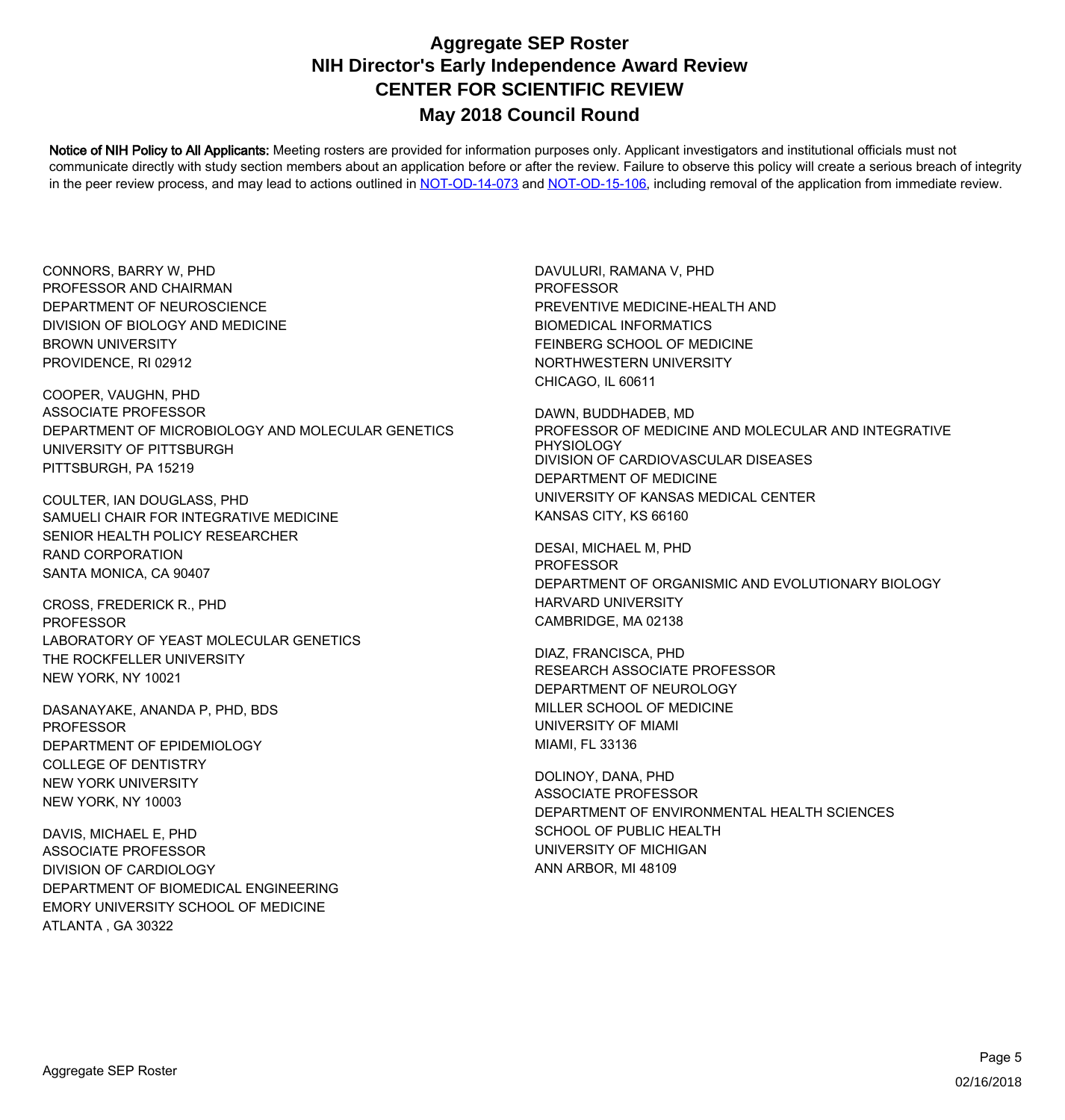Notice of NIH Policy to All Applicants: Meeting rosters are provided for information purposes only. Applicant investigators and institutional officials must not communicate directly with study section members about an application before or after the review. Failure to observe this policy will create a serious breach of integrity in the peer review process, and may lead to actions outlined in [NOT-OD-14-073](https://grants.nih.gov/grants/guide/notice-files/NOT-OD-14-073.html) and [NOT-OD-15-106,](https://grants.nih.gov/grants/guide/notice-files/NOT-OD-15-106.html) including removal of the application from immediate review.

DONG, JING-FEI, PHD, MD SCHOOL OF MEDICINE UNIVERSITY OF WASHINGTON SEATTLE, WA 98104 **PROFESSOR** DIVISION OF HEMATOLOGY

FANG, DEYU, MD, PHD FEINBERG SCHOOL OF MEDICINE NORTHWESTERN UNIVERSITY CHICAGO, IL 60601 PROFESSOR DEPARTMENT OF PATHOLOGY

FEINBERG, JUDITH E, MD DEPARTMENT OF MEDICINE/INFECTIOUS DISEASES SCHOOL OF MEDICINE WEST VIRGINIA UNIVERSITY MORGANTOWN , WV 26505 PROFESSOR DEPARTMENT OF BEHAVIORAL MEDICINE & PSYCHIATRY

FILLINGIM, ROGER B, PHD AND BEHAVIORAL SCIENCE COLLEGE OF DENTISTRY UNIVERSITY OF FLORIDA GAINESVILLE, FL 32610 DISTINGUISHED PROFESSOR DEPARTMENT OF COMMUNITY DENTISTRY

FRANGOU, SOPHIA, MD, PHD ICAHN SCHOOL OF MEDICINE AT MOUNT SINAI NEW YORK, NY 10029 PROFESSOR DEPARTMENT OF PSYCHIATRY

GAMMILL, HILARY SEGLIN, MD UNIVERSITY OF WASHINGTON SCHOOL OF MEDICINE SEATTLE, WA 98195 RESEARCH ASSOCIATE PROFESSOR DEPARTMENT OF OBSTETRICS AND GYNECOLOGY

GAUSE, WILLIAM CLARK, PHD NEW JERSEY MEDICAL SCHOOL RUTGERS UNIVERSITY NEWARK, NJ 07101 PROFESSOR DEPARTMENT OF MEDICINE

GHOSE, SUBROTO, MD, PHD UNIVERSITY OF TEXAS SOUTHWESTERN MEDICAL CENTER DALLAS, TX 75235 ASSOCIATE PROFESSOR DEPARTMENT OF PSYCHIATRY

GOLDING, IDO, PHD AND MOLECULAR BIOLOGY BAYLOR COLLEGE OF MEDICINE HOUSTON , TX 77030 ASSOCIATE PROFESSOR DEPARTMENT OF BIOCHEMISTRY

GOLDSTON, DAVID B., PHD DUKE UNIVERSITY MEDICAL CENTER DURHAM, NC 27710 ASSOCIATE PROFESSOR DEPARTMENT OF PSYCHIATRY AND BEHAVIORAL SCIENCES

GOLUB, SARIT A., PHD HUNTER COLLEGE NEW YORK, NY 10065 PROFESSOR DEPARTMENT OF PSYCHOLOGY

02/16/2018 Page 6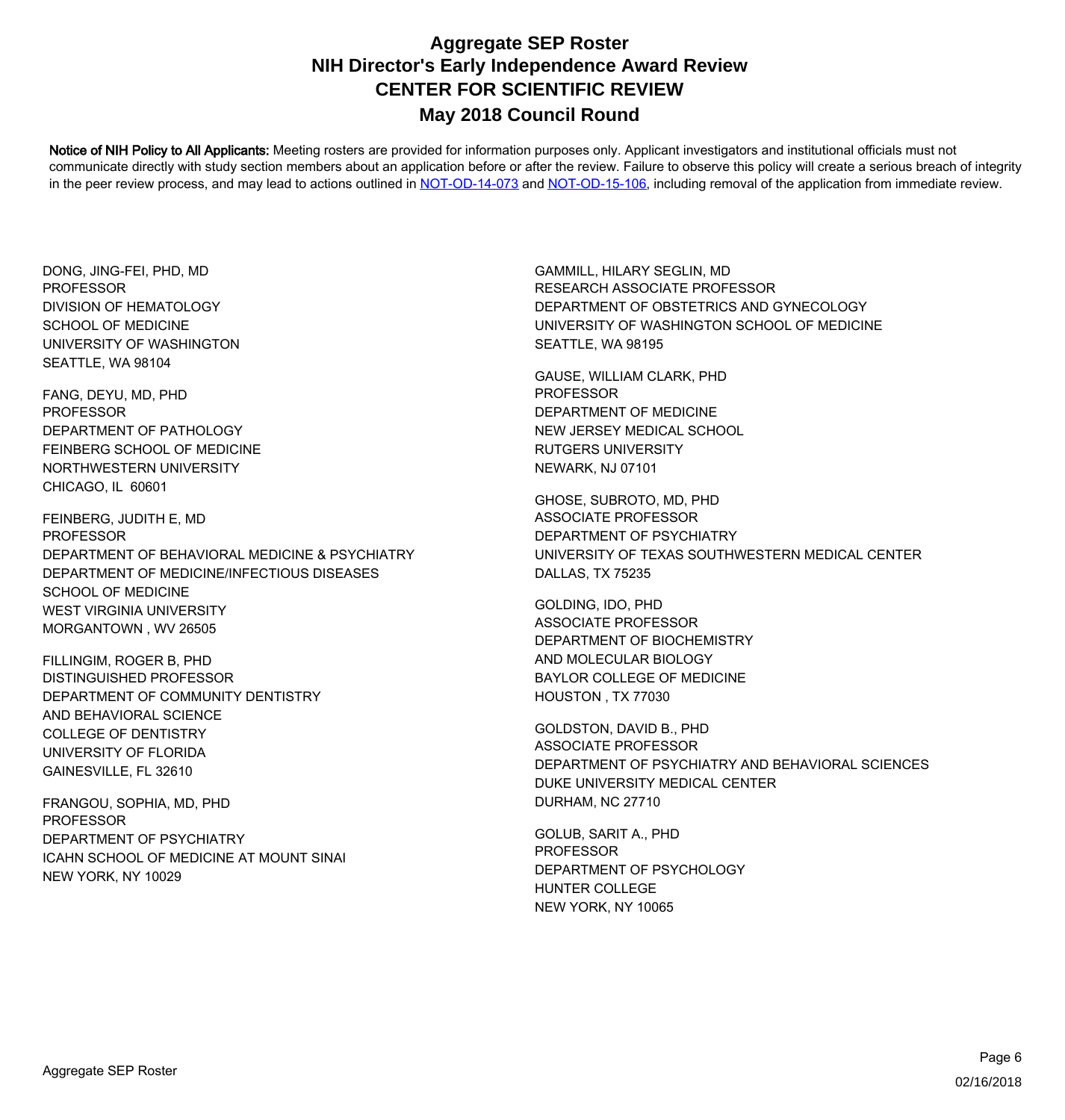Notice of NIH Policy to All Applicants: Meeting rosters are provided for information purposes only. Applicant investigators and institutional officials must not communicate directly with study section members about an application before or after the review. Failure to observe this policy will create a serious breach of integrity in the peer review process, and may lead to actions outlined in [NOT-OD-14-073](https://grants.nih.gov/grants/guide/notice-files/NOT-OD-14-073.html) and [NOT-OD-15-106,](https://grants.nih.gov/grants/guide/notice-files/NOT-OD-15-106.html) including removal of the application from immediate review.

GRANDJEAN, PHILIPPE ADAM, PHD, MD ADJUNCT PROFESSOR OF ENVIRONMENTAL HEALTH HARVARD T.H. CHAN SCHOOL OF PUBLIC HEALTH HARVARD UNIVERSITY BOSTON, MA 02215 PROFESSOR OF ENVIRONMENTAL MEDICINE UNIVERSITY OF SOUTHERN DENMARK

GREENBERG, EVERETT P, PHD UNIVERSITY OF WASHINGTON SCHOOL OF MEDICINE SEATTLE, WA 98195 PROFESSOR DEPARTMENT OF MICROBIOLOGY

HEYER, WOLF-DIETRICH, PHD UNIVERSITY OF CALIFORNIA, DAVIS DAVIS, CA 95616 PROFESSOR AND CHAIR DEPARTMENT OF MICROBIOLOGY AND MOLECULAR GENETICS

HO, I-CHENG, MD, PHD HARVARD MEDICAL SCHOOL BOSTON, MA 02115 ASSISTANT PROFESSOR HARVARD SCHOOL OF PUBLIC HEALTH

HOFT, DANIEL F., PHD, MD DEPARTMENT OF INTERNAL MEDICINE SAINT LOUIS UNIVERSITY ST LOUIS, MO 63110 DIRECTOR DIVISION OF INFECTIOUS DISEASES AND IMMUNOLOGY

HOKE, AHMET, MD, PHD SCHOOL OF MEDICINE JOHNS HOPKINS UNIVERSITY BALTIMORE, MD 21205 PROFESSOR DEPARTMENT OF NEUROSCIENCE HSU, CHUN-NAN, PHD UNIVERSITY OF CALIFORNIA SAN DIEGO LA JOLLA, CA 92093 ASSOCIATE PROFESSOR OF MEDICINE DIVISION OF BIOMEDICAL INFORMATICS

HURSTING, STEPHEN D, PHD LINEBERGER COMPREHENSIVE CANCER CENTER UNIVERSITY OF NORTH CAROLINA AT CHAPEL HILL CHAPEL HILL, NC 27599 PROFESSOR DEPARTMENT OF NUTRITION

IBBA, MICHAEL, PHD CO-DIRECTOR, CMBP PREDOCTORAL TRAINING PROGRAM OHIO STATE UNIVERSITY COLUMBUS, OH 43210 PROFESSOR AND CHAIR DEPARTMENT OF MICROBIOLOGY

JAIN, SANJAY, MD CENTER FOR INFECTION AND INFLAMMATION IMAGING RESEARCH JOHNS HOPKINS UNIVERSITY BALTIMORE, MD 21287 ASSOCIATE PROFESSOR PEDIATRIC INFECTIOUS DISEASES

JAYAWARDHANA, JAYANI, PHD DEPARTMENT OF HEALTH POLICY AND MANAGEMENT COLLEGE OF PHARMACY THE UNIVERSITY OF GEORGIA ATHENS, GA 30602 ASSOCIATE PROFESSOR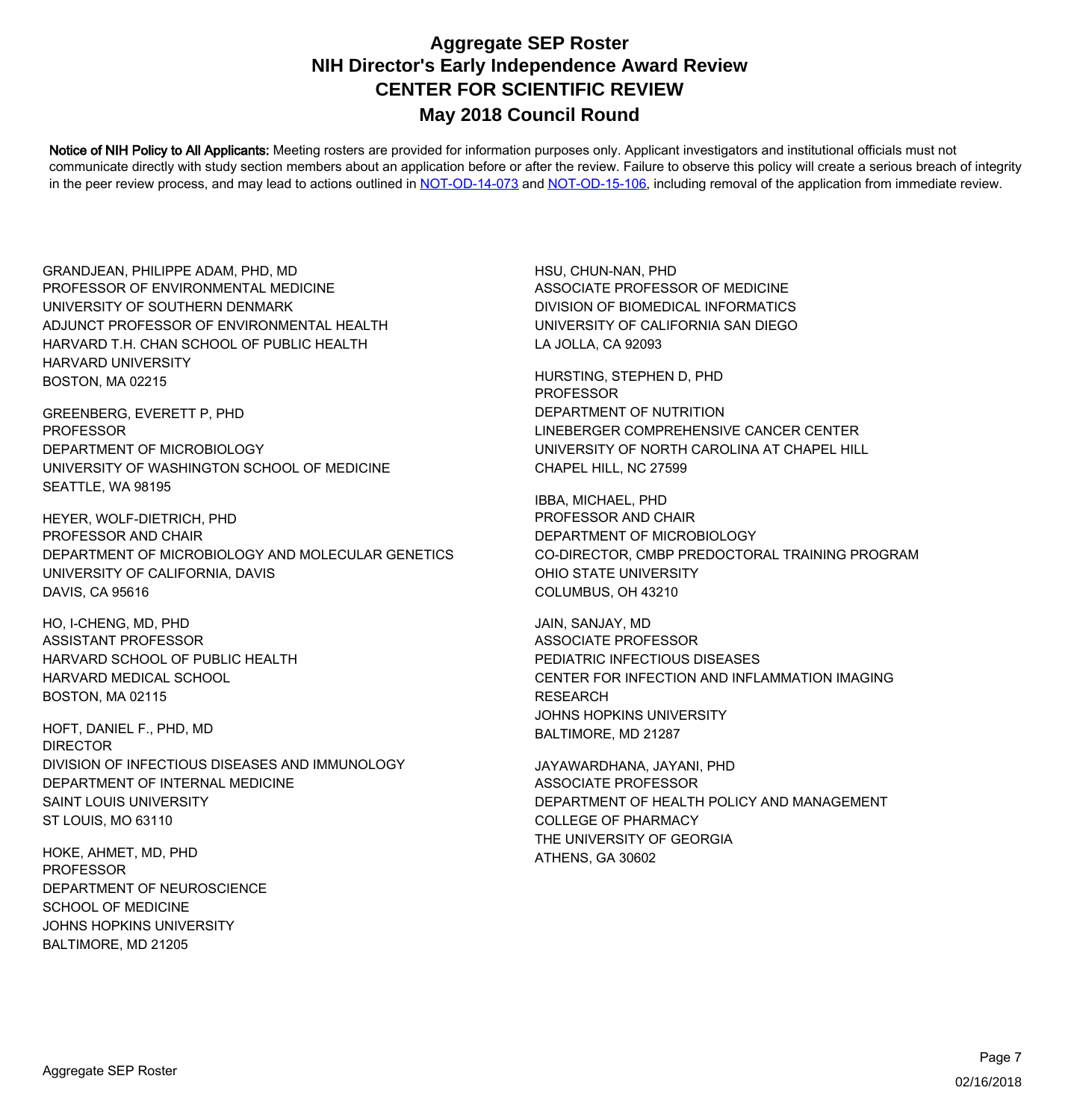Notice of NIH Policy to All Applicants: Meeting rosters are provided for information purposes only. Applicant investigators and institutional officials must not communicate directly with study section members about an application before or after the review. Failure to observe this policy will create a serious breach of integrity in the peer review process, and may lead to actions outlined in [NOT-OD-14-073](https://grants.nih.gov/grants/guide/notice-files/NOT-OD-14-073.html) and [NOT-OD-15-106,](https://grants.nih.gov/grants/guide/notice-files/NOT-OD-15-106.html) including removal of the application from immediate review.

JELALIAN, ELISSA, PHD HUMAN BEHAVIOR BROWN MEDICAL SCHOOL PROVIDENCE, RI 02903 ASSOCIATE PROFESSOR DEPARTMENT OF PSYCHIATRY AND

JENSEN, MARK P, PHD UNIVERSITY OF WASHINGTON MEDICAL CENTER SEATTLE, WA 98195 PROFESSOR AND VICE CHAIR FOR RESEARCH DEPARTMENT OF REHABILITATION MEDICINE

JENTSCH, J. DAVID, PHD STATE UNIVERSITY OF NEW YORK BINGHAMTON , NY 13902 PROFESSOR DEPARTMENTS OF PSYCHOLOGY

JI, SONGBAI, SCD GEISEL SCHOOL OF MEDICINE DARTMOUTH COLLEGE LEBANON, NH 03755 ASSOCIATE PROFESSOR DEPARTMENT OF SURGERY

JOGL, GERWALD, PHD CELL BIOLOGY AND BIOCHEMISTRY BROWN UNIVERSITY PROVIDENCE, RI 02912 ASSOCIATE PROFESSOR DEPARTMENT OF MOLECULAR BIOLOGY,

KANTAK, KATHLEEN M., PHD AND BRAIN SCIENCES COLLEGE OF ARTS AND SCIENCES BOSTON UNIVERSITY BOSTON, MA 02215 PROFESSOR DEPARTMENT OF PSYCHOLOGICAL

KARNEY, BENJAMIN REUVEN, PHD UNIVERSITY OF CALIFORNIA, LOS ANGELES LOS ANGELES , CA 90095 PROFESSOR DEPARTMENT OF PSYCHOLOGY

KEEFE, FRANCIS J., PHD AND BEHAVIORAL SCIENCES DUKE UNIVERSITY MEDICAL CENTER DURHAM, NC 27710 PROFESSOR DEPARTMENT OF PSYCHIATRY

KERSHAW, TRACE S, PHD DEPARTMENT OF EPIDEMIOLOGY SCHOOL OF PUBLIC HEALTH YALE UNIVERSITY NEW HAVEN, CT 06510 PROFESSOR CENTER FOR INTERDISCIPLINARY RESEARCH ON AIDS

KIHARA, DAISUKE, PHD DEPARTMENT OF COMPUTER SCIENCE PURDUE UNIVERSITY WEST LAFAYETTE, IN 47907 PROFESSOR DEPARTMENT OF BIOLOGICAL SCIENCES

KITA, HIROHITO, MD DEPARTMENT OF MEDICINE MAYO CLINIC ROCHESTER ROCHESTER, MN 55905 PROFESSOR OF MEDICINE AND IMMUNOLOGY DIVISION OF ALLERGIC DISEASES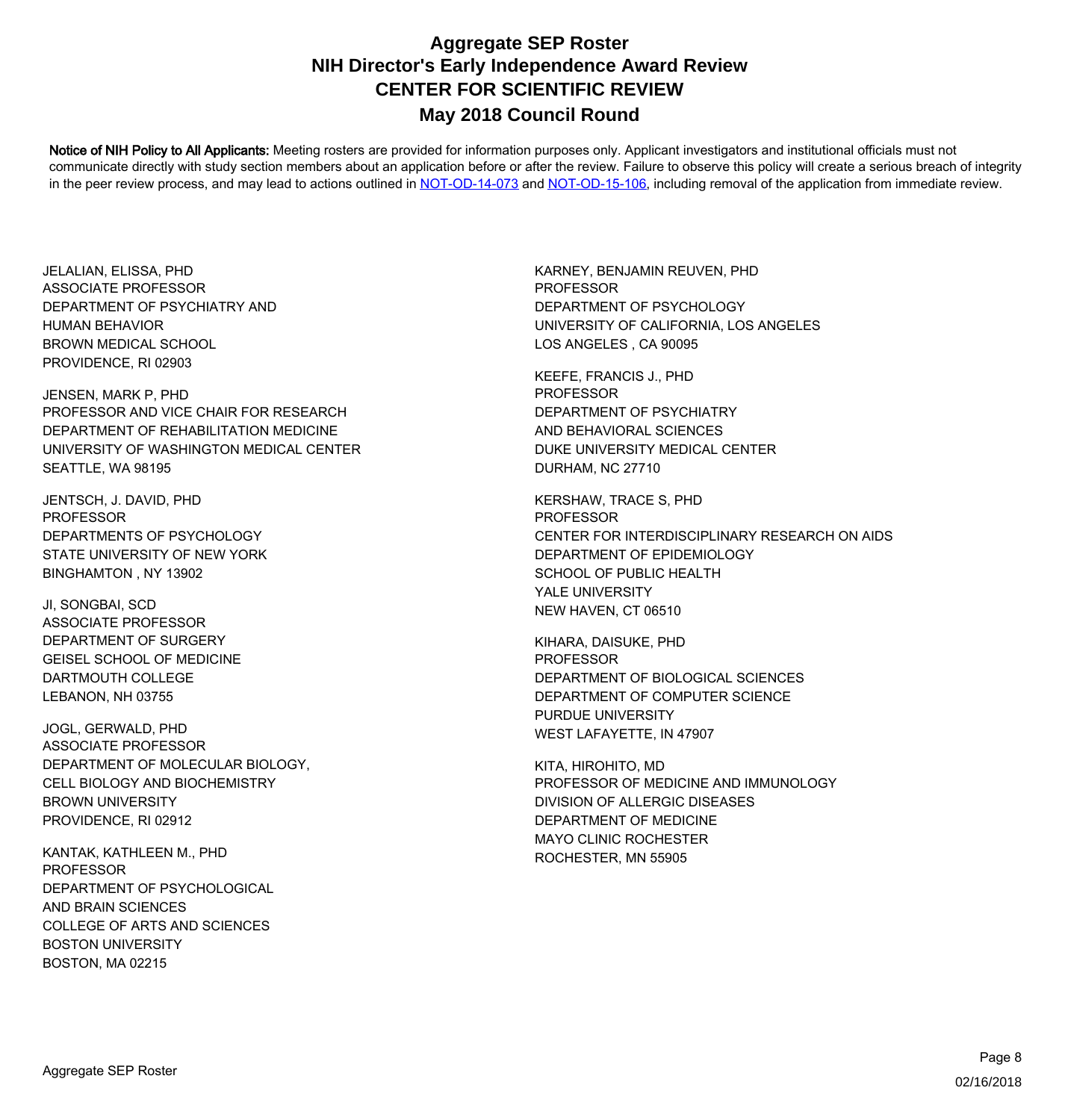Notice of NIH Policy to All Applicants: Meeting rosters are provided for information purposes only. Applicant investigators and institutional officials must not communicate directly with study section members about an application before or after the review. Failure to observe this policy will create a serious breach of integrity in the peer review process, and may lead to actions outlined in [NOT-OD-14-073](https://grants.nih.gov/grants/guide/notice-files/NOT-OD-14-073.html) and [NOT-OD-15-106,](https://grants.nih.gov/grants/guide/notice-files/NOT-OD-15-106.html) including removal of the application from immediate review.

KLEER, CELINA G, MD UNIVERSITY OF MICHIGAN MEDICAL SCHOOL ANN ARBOR, MI 48109 HAROLD A. OBERMAN COLLEGIATE PROFESSOR DEPARTMENT OF PATHOLOGY

KLESGES, ROBERT C, PHD CENTER FOR ADDICTION PREVENTION RESEARCH SCHOOL OF MEDICINE UNIVERSITY OF VIRGINIA CHARLOTTESVILLE, VA 22911 PROFESSOR DEPARTMENT OF PUBLIC HEALTH SCIENCES

LANGENECKER, SCOTT A, PHD UNIVERSITY OF ILLINOIS AT CHICAGO CHICAGO, IL 60612 ASSOCIATE PROFESSOR DEPARTMENT OF PSYCHIATRY

LARNER, JAMES M, MD UNIVERSITY OF VIRGINIA HEALTH SCIENCES CENTER CHARLOTTESVILLE, VA 22908 PROFESSOR AND CHAIRMAN DEPARTMENT OF RADIATION ONCOLOGY

LEE, EVA K., PHD MEDICINE AND HEALTHCARE GEORGIA INSTITUTE OF TECHNOLOGY ATLANTA, GA 30309 PROFESSOR, INDUSTRIAL AND SYSTEMS ENGINEERING DIRECTOR, CENTER FOR OPERATIONS RESEARCH IN

LI, CHUAN-YUAN, PHD DEPARTMENT OF DERMATOLOGY DUKE UNIVERSITY MEDICAL CENTER DURHAM, NC 27710 PROFESSOR AND VICE CHAIR FOR RESEARCH LIMOLI, CHARLES, PHD UNIVERSITY OF CALIFORNIA, IRVINE IRVINE, CA 92697 PROFESSOR DEPARTMENT OF RADIATION ONCOLOGY

LITTLETON, J. TROY, MD, PHD MASSACHUSETTS INSTITUTE OF TECHNOLOGY CAMBRIDGE, MA 02139 PROFESSOR DEPARTMENT OF BIOLOGY

LOUGHLIN, PATRICK J, PHD UNIVERSITY OF PITTSBURGH PITTSBURGH, PA 15261 PROFESSOR DEPARTMENT OF BIOENGINEERING

LUDLOW, CHRISTY LESLIE, PHD AND DISORDERS JAMES MADISON UNIVERSITY HARRISONBURG, VA 22807 PROFESSOR DEPARTMENT OF COMMUNICATION SCIENCES

MARGULIES, SUSAN SHEPS, PHD UNIVERSITY OF PENNSYLVANIA PHILADELPHIA, PA 19104 PROFESSOR DEPARTMENT OF BIOENGINEERING

MARINELLI, MICHELA, PHD COLLEGE OF NATURAL SCIENCES UNIVERSITY OF TEXAS AT AUSTIN AUSTIN, TX 78712 ASSOCIATE PROFESSOR DEPARTMENT OF NEUROSCIENCE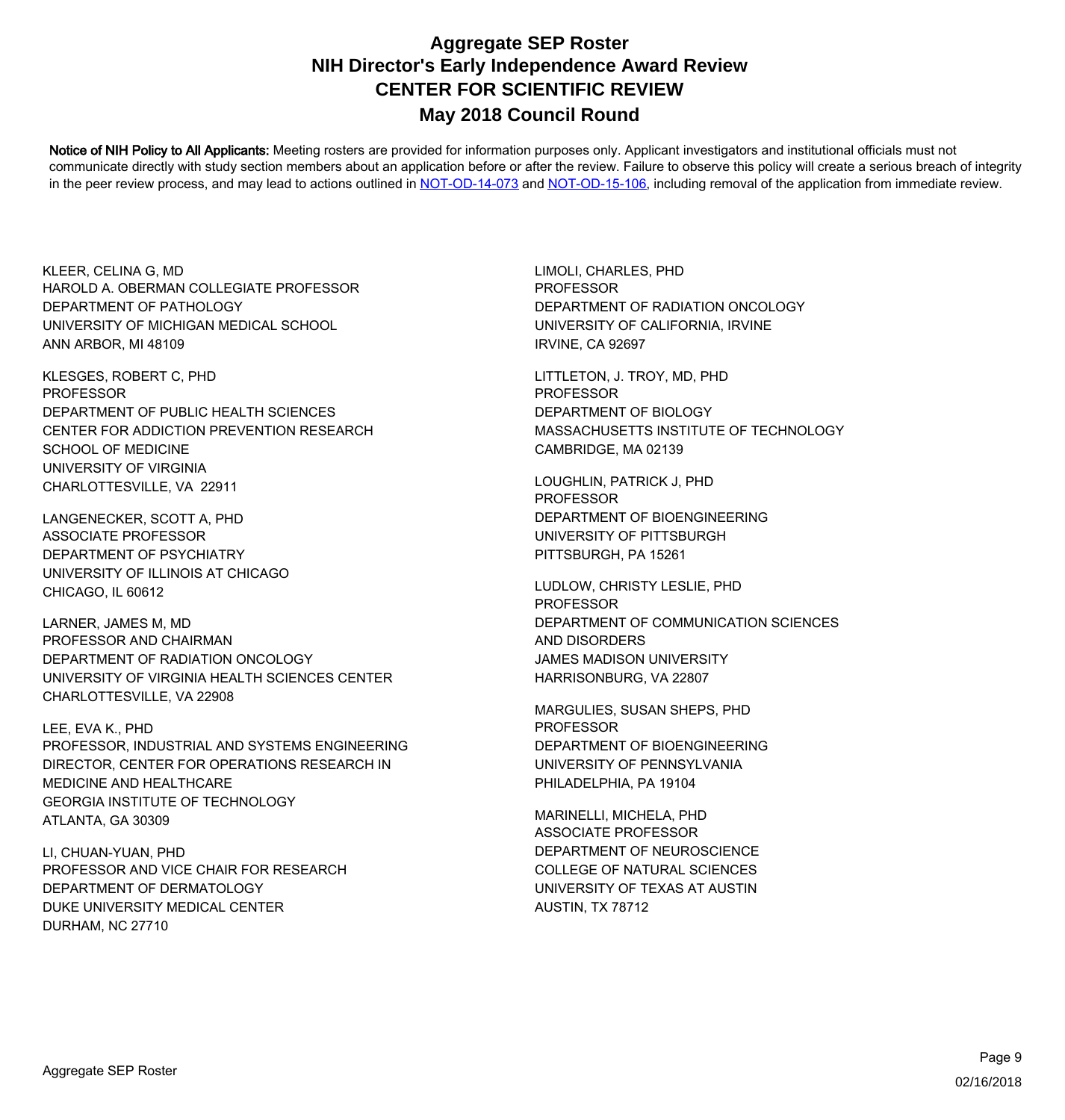Notice of NIH Policy to All Applicants: Meeting rosters are provided for information purposes only. Applicant investigators and institutional officials must not communicate directly with study section members about an application before or after the review. Failure to observe this policy will create a serious breach of integrity in the peer review process, and may lead to actions outlined in [NOT-OD-14-073](https://grants.nih.gov/grants/guide/notice-files/NOT-OD-14-073.html) and [NOT-OD-15-106,](https://grants.nih.gov/grants/guide/notice-files/NOT-OD-15-106.html) including removal of the application from immediate review.

MATTINGLY, CAROLYN J, PHD NORTH CAROLINA STATE UNIVERSITY RALEIGH, NC 27695 ASSOCIATE PROFESSOR DEPARTMENT OF BIOLOGY SCIENCES

MCCUNE, JOSEPH M, PHD, MD J. DAVID GLADSTONE INSTITUTE UCSF, GENERAL CLINICAL RESEARCH CENTER SAN FRANCISCO GENERAL HOSPITAL SAN FRANCISCO, CA 94141-9100 SENIOR INVESTIGATOR, PROFESSOR AND ASSOCIATE DIRECTOR DEPARTMENT OF MICROBIOLOGY AND IMMUNOLOGY

MCINTYRE, CHRISTA, PHD SCHOOL OF BEHAVIORAL AND BRAIN SCIENCES UNIVERSITY OF TEXAS AT DALLAS RICHARDSON, TX 75080 ASSOCIATE PROFESSOR DEPARTMENT OF NEUROSCIENCE

METCALF, SARA, PHD UNIVERSITY OF BUFFALO BUFFALO, NY 14261 ASSOCIATE PROFESSOR DEPARTMENT OF GEOGRAPHY

MILLER, RACHEL L, MD CHIEF, DIVISION OF PEDIATRIS ALLERGY, IMMUNOLOGY, & RHEUMATOLOGY COLUMBIA UNIVERSITY NEW YORK, NY 10032 PROFESSOR PEDIATRICS AMD ENVIRONMENTAL HEALTH SCIENCES

MITCHELL, JULIE C., PHD COLLEGE OF AGRICULTURE UNIVERSITY OF WISCONSIN-MADISON MADISON, WI 53706 **PROFESSOR** DEPARTMENTS OF BIOCHEMISTRY AND MATHEMATICS

MOORE, CHRISTOPHER I, PHD BROWN INSTITUTE FOR BRAIN SCIENCES BROWN UNIVERSITY PROVIDENCE, RI 02912 ASSOCIATE PROFESSOR DEPARTMENT OF NEUROSCIENCE

MURPHY, WILLIAM JOSEPH, PHD AND INTERNAL MEDICINE UNIVERSITY OF CALIFORNIA, DAVIS SACRAMENTO, CA 95717 PROFESSOR AND ACTING CHAIR DEPARTMENT OF DERMATOLOGY

NACHEGA, JEAN BISIMWA, MD, PHD AND MICROBIOLOGY SCHOOL OF PUBLIC HEALTH UNIVERSITY OF PITTSBURGH PITTSBURGH, PA 15261 ASSOCIATE PROFESSOR DEPARTMENTS OF EPIDEMIOLOGY, INFECTIOUS DISEASES,

NADIM, FARZAN, PHD NEW JERSEY INSTITUTE OF TECHNOLOGY NEWARK, NJ 07102 PROFESSOR DEPARTMENT OF BIOLOGICAL SCIENCES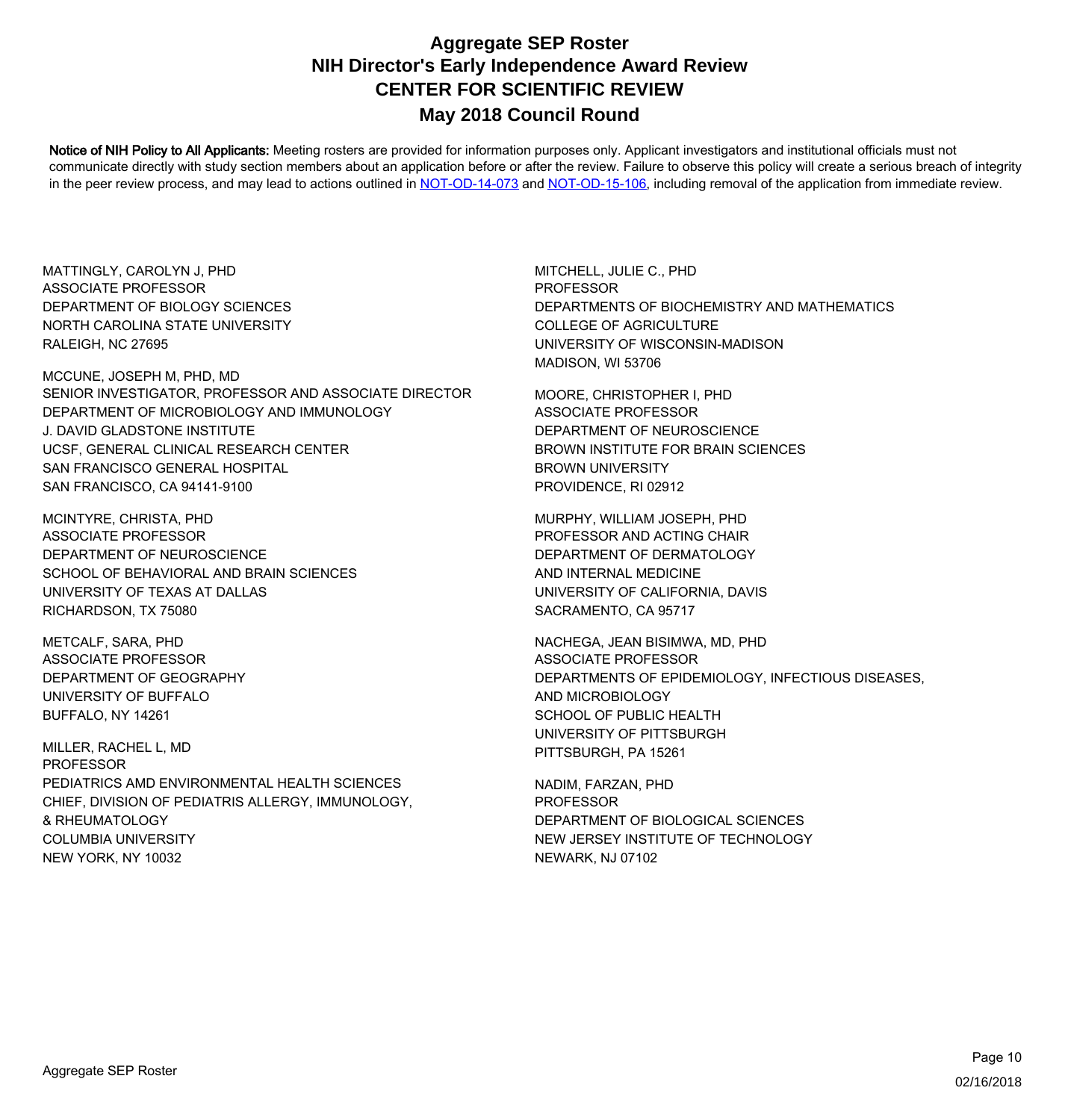Notice of NIH Policy to All Applicants: Meeting rosters are provided for information purposes only. Applicant investigators and institutional officials must not communicate directly with study section members about an application before or after the review. Failure to observe this policy will create a serious breach of integrity in the peer review process, and may lead to actions outlined in [NOT-OD-14-073](https://grants.nih.gov/grants/guide/notice-files/NOT-OD-14-073.html) and [NOT-OD-15-106,](https://grants.nih.gov/grants/guide/notice-files/NOT-OD-15-106.html) including removal of the application from immediate review.

NEIGH, GRETCHEN N, PHD VIRGINIA COMMONWEALTH UNIVERSITY RICHMOND, VA 23298 ASSOCIATE PROFESSOR DEPARTMENT OF ANATOMY AND NEUROBIOLOGY

NELSON GOFF, BRIANA S, PHD KANSAS STATE UNIVERSITY MANHATTAN, KS 66506 PROFESSOR DEPARTMENT OF FAMILY STUDIES AND HUMAN AFFAIRS

NEUFER, P DARRELL, PHD BRODY SCHOOL OF MEDICINE EAST CAROLINA UNIVERSITY GREENVILLE, NC 27834 PROFESSOR DEPARTMENTS OF PHYSIOLOGY AND KINESIOLOGY

NUNN, AMY STEWART, SCD SCHOOL OF PUBLIC HEALTH BROWN UNIVERSITY BARINGTON, RI 02860 ASSOCIATE PROFESSOR DEPARTMENT OF BEHAVIORAL AND SOCIAL SCIENCES

O'HARE, THOMAS J., PHD HUNTSMAN CANCER INSTITUTE UNIVERSITY OF UTAH SALT LAKE CITY, UT 84112 ASSOCIATE PROFESSOR DEPARTMENT OF INTERNAL MEDICINE

OLFSON, MARK, MD NEW YORK STATE PSYCHIATRIC INSTITUTE COLUMBIA UNIVERSITY NEW YORK, NY 10032 PROFESSOR DEPARTMENT OF PSYCHIATRY

PALUCKA, ANNA KAROLINA, MD, PHD FOR GENOMIC MEDICINE UNIVERSITY OF CONNECTICUT HEALTH CENTER FARMINGTON, CT 06030 ASSOCIATE DIRECTOR OF CANCER IMMUNOLOGY PROFESSOR, THE JACKSON LABORATORY

PANNING, BARBARA, PHD UNIVERSITY OF CALIFORNIA, SAN FRANCISCO SAN FRANCISCO, CA 94158 PROFESSOR DEPARTMENT OF BIOCHEMISTRY AND BIOPHYSICS

PAZ, JEANNE T, PHD UNIVERSITY OF CALIFORNIA SAN FRANCISCO SAN FRANCISCO, CA 94143 ASSISTANT PROFESSOR DEPARTMENT OF NEUROLOGY

PHAM, RICHARD H, PHMD OFFICE OF INFORMATICS AND ANALYTICS RENO, NV 89502 SENIOR ENTERPRISE ARCHITECT DEPARTMENT OF VETERANS AFFAIRS

PIWNICA-WORMS, DAVID, MD, PHD DIVISION OF DIAGNOSTIC IMAGING THE UNIVERSITY OF TEXAS MD ANDERSON CANCER CTR ST. LOUIS, MO 63110 PROFESSOR OF RADIOLOGY DEPARTMENT OF CANCER SYSTEMS IMAGING

QUINN, DIANE M, PHD UNIVERSITY OF CONNECTICUT STORRS, CT 06269 PROFESSOR DEPARTMENT OF PSYCHOLOGY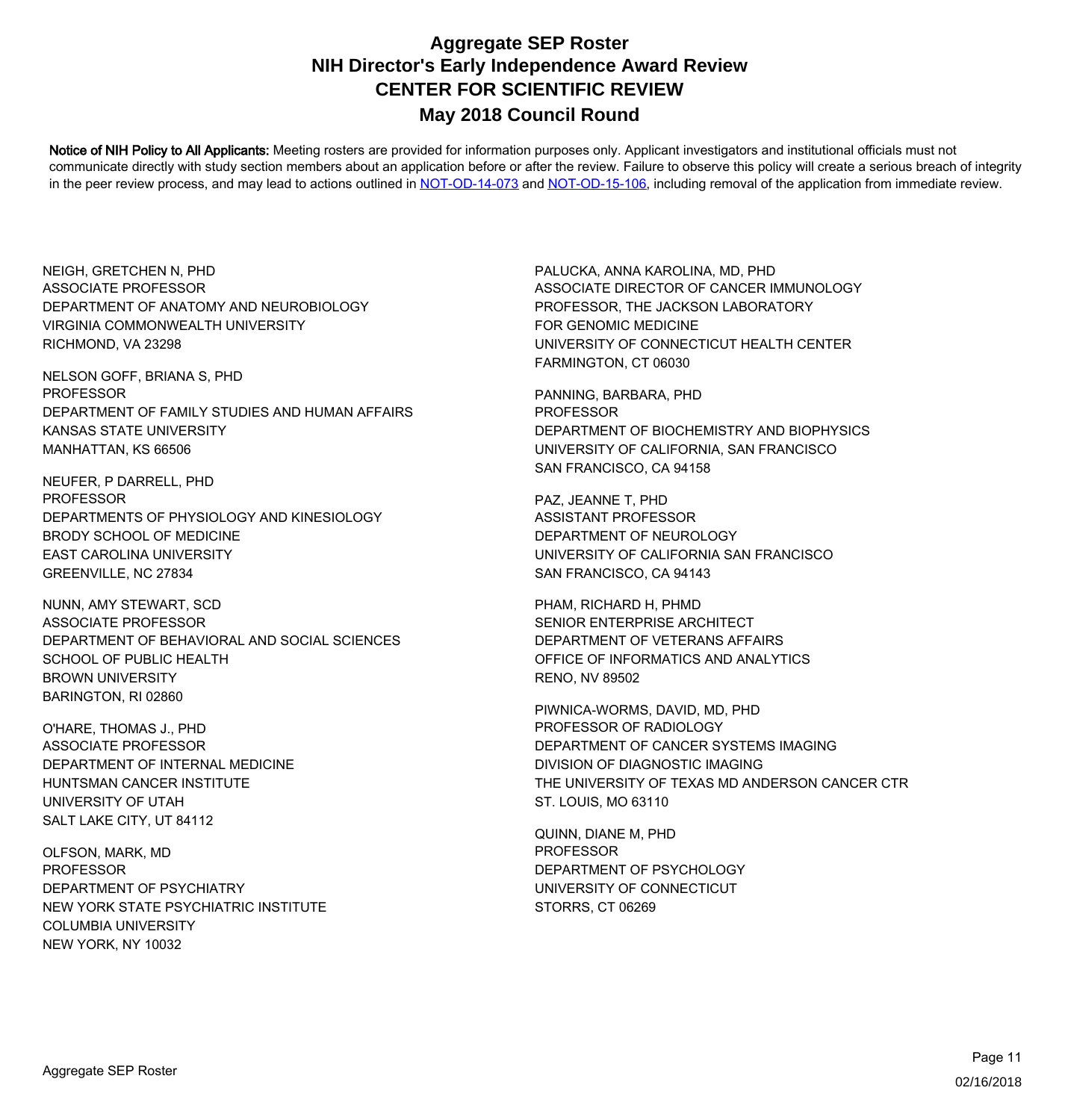Notice of NIH Policy to All Applicants: Meeting rosters are provided for information purposes only. Applicant investigators and institutional officials must not communicate directly with study section members about an application before or after the review. Failure to observe this policy will create a serious breach of integrity in the peer review process, and may lead to actions outlined in [NOT-OD-14-073](https://grants.nih.gov/grants/guide/notice-files/NOT-OD-14-073.html) and [NOT-OD-15-106,](https://grants.nih.gov/grants/guide/notice-files/NOT-OD-15-106.html) including removal of the application from immediate review.

RATHMELL, JEFFREY C., PHD AND IMMUNOLOGY VANDERBILT UNIVERSITY MEDICAL SCHOOL NASHVILLE, TN 37232 **PROFESSOR** DEPARTMENT OF PATHOLOGY MICROBIOLOGY

RAYNER, KATEY, PHD AND IMMUNOLOGY UNIVERSITY OF OTTAWA HEART INSTITUTE CANADA OTTAWA, ON K1Y4W7 ASSISTANT PROFESSOR DEPARTMENT OF BIOCHEMISTRY, MICROBIOLOGY,

REDDY, DOODIPALA SAMBA, PHD EXPERIMENTAL THERAPEUTICS TEXAS A&M UNIVERSITY HEALTH SCIENCE CENTER BRYAN, TX 77807 PROFESSOR DEPARTMENT OF NEUROSCIENCE AND

RESAR, LINDA M S, MD DEPARTMENTS OF MEDICINE, ONCOLOGY AND INSTITUTE FOR CELLULAR ENGINEERING THE JOHNS HOPKINS UNIVERSITY SCHOOL OF MEDICINE BALTIMORE, MD 21205 PROFESSOR DIVISION OF HEMATOLOGY

RICHARDSON, CHRISTINE A., PHD UNIVERSITY OF NORTH CAROLINA AT CHARLOTTE CHARLOTTE, NC 28223 ASSOCIATE PROFESSOR DEPARTMENT OF BIOLOGICAL SCIENCES

RIDDELL, STANLEY R., MD FRED HUTCHINSON CANCER RESEARCH CENTER SEATTLE, WA 98109 PROFESSOR DIVISION OF CLINICAL RESEARCH

ROGERS, MARK W, PHD AND REHABILITATION SCIENCE UNIVERSITY OF MARYLAND SCHOOL OF MEDICINE BALTIMORE, MD 21201 PROFESSOR DEPARTMENT OF PHYSICAL THERAPY

ROSATO, ADRIANA E, PHD THE METHODIST HOSPITAL RESEARCH INSTITUTE HOUSTON, TX 77030 ASSOCIATE PROFESSOR DEPARTMENT OF PATHOLOGY AND GENOMIC MEDICINE

ROWLAND, LAURA M, PHD SCHOOL OF MEDICINE UNIVERSITY OF MARYLAND CATONSVILLE, MD 21228 ASSOCIATE PROFESSOR DEPARTMENT OF PSYCHIATRY

RUBY, EDWARD G, PHD PACIFIC BIOSCIENCES RESEARCH CENTER UNIVERSITY OF HAWAII, MANOA HONOLULU, HI 96813 PROFESSOR KEWALO MARINE LABORATORY

RUSCKOWSKI, MARY, PHD UNIVERSITY OF MASSACHUSETTS MEDICAL SCHOOL WORCESTER, MA 01655 ASSOCIATE PROFESSOR DEPARTMENT OF RADIOLOGY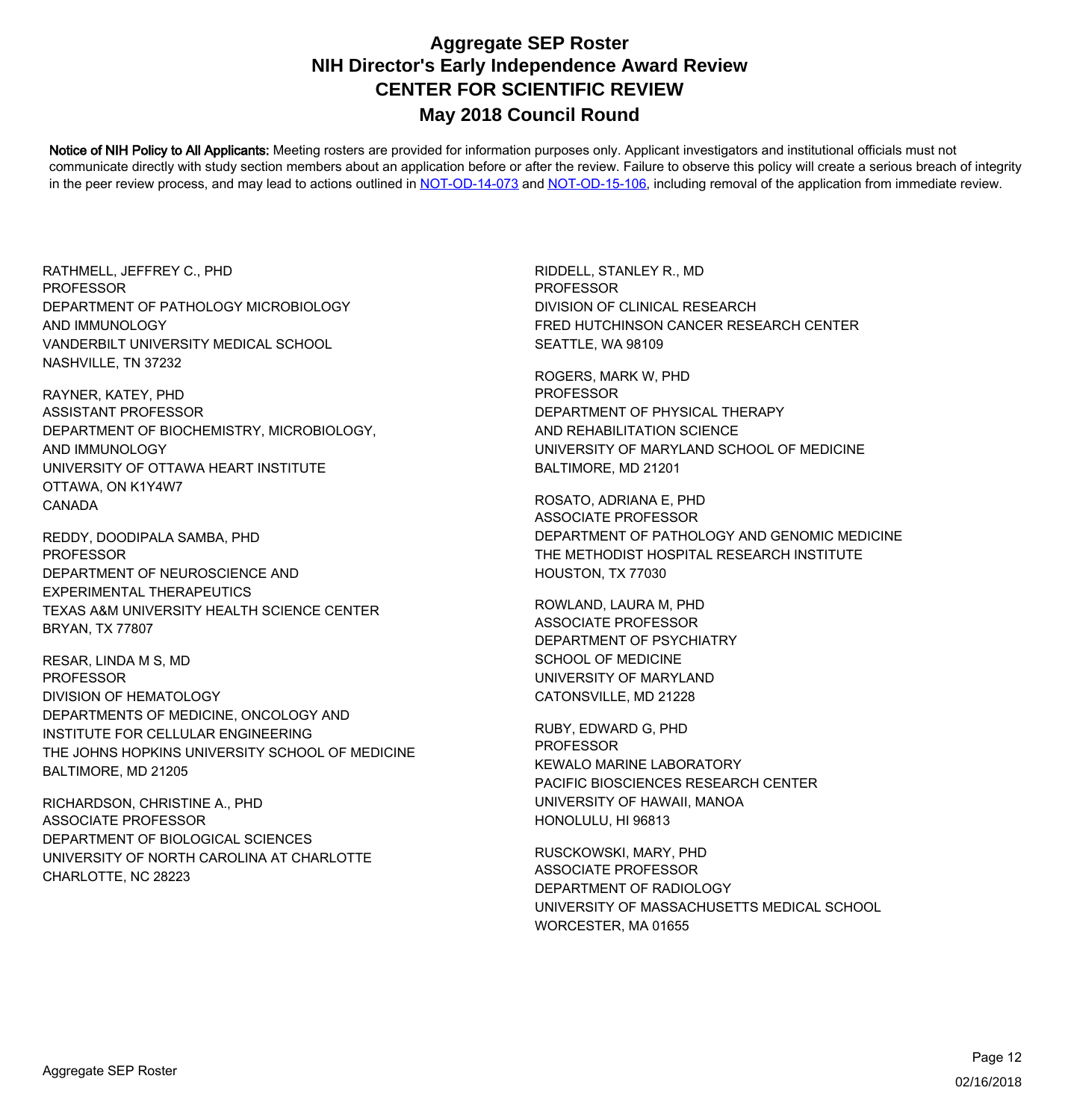Notice of NIH Policy to All Applicants: Meeting rosters are provided for information purposes only. Applicant investigators and institutional officials must not communicate directly with study section members about an application before or after the review. Failure to observe this policy will create a serious breach of integrity in the peer review process, and may lead to actions outlined in [NOT-OD-14-073](https://grants.nih.gov/grants/guide/notice-files/NOT-OD-14-073.html) and [NOT-OD-15-106,](https://grants.nih.gov/grants/guide/notice-files/NOT-OD-15-106.html) including removal of the application from immediate review.

SAGE, JULIEN, PHD DEPARTMENT OF PEDIATRICS AND CANCER BIOLOGY SCHOOL OF MEDICINE STANFORD UNIVERSITY STANFORD, CA 94305 **PROFESSOR** 

SAH, RENU, PHD UNIVERSITY OF CINCINNATI CINCINNATI, OH 45237 ASSOCIATE PROFESSOR DEPARTMENT OF PSYCHIATRY

SALISBURY, DEAN F, PHD UNIVERSITY OF PITTSBURGH PITTSBURGH, PA 15213 ASSOCIATE PROFESSOR DEPARTMENT OF PSYCHIATRY

SCHMIDT, THOMAS M, PHD UNIVERSITY OF MICHIGAN ANN ARBOR, MI 48109 PROFESSOR CENTER FOR MICROBIAL SCIENCES

SCHUMANN, CYNTHIA, PHD MIND INSTITUTE UNIVERSITY OF CALIFORNIA, DAVIS SACRAMENTO, CA 95817 ASSOCIATE PROFESSOR DEPARTMENT OF PSYCHIATRY AND BEHAVIORAL SCIENCES

SENTMAN, CHARLES L., PHD THE GEISEL SCHOOL OF MEDICINE AT DARTMOUTH LEBANON, NH 03756 PROFESSOR DEPARTMENT OF MICROBIOLOGY AND IMMUNOLOGY

SHAMIR, LIOR, PHD LAWRENCE TECHNOLOGICAL UNIVERSITY SOUTHFIELD, MI 48075 ASSOCIATE PROFESSOR DEPARTMENT OF COMPUTER SCIENCE

SHAMOO, ADIL YOUSIF, PHD RICE UNIVERSITY HOUSTON, TX 77005 PROFESSOR DEPARTMENT OF BIOCHEMISTRY AND CELL BIOLOGY

SHUM, ANTHONY, MD UNIVERSITY OF CALIFORNIA SAN FRANCISCO SAN FRANCISCO, CA 94143 ASSOCIATE PROFESSOR DEPARTMENT OF PULMONARY AND CRITICAL CARE

SIEGLE, GREG J, PHD SCHOOL OF MEDICINE UNIVERSITY OF PITTSBURGH PITTSBURGH, PA 15213 ASSOCIATE PROFESSOR DEPARTMENT OF PSYCHIATRY

SIMONYAN, KRISTINA, MD, PHD ICAHN SCHOOL OF MEDICINE AT MOUNT SINAI NEW YORK, NY 10029 ASSOCIATE PROFESSOR DEPARTMENT OF NEUROLOGY AND OTOLARYNGOLOGY

STORMO, GARY D, PHD CENTER FOR GENOME SCIENCES WASHINGTON UNIVERSITY MEDICAL SCHOOL ST. LOUIS, MO 63108 PROFESSOR DEPARTMENT OF GENETICS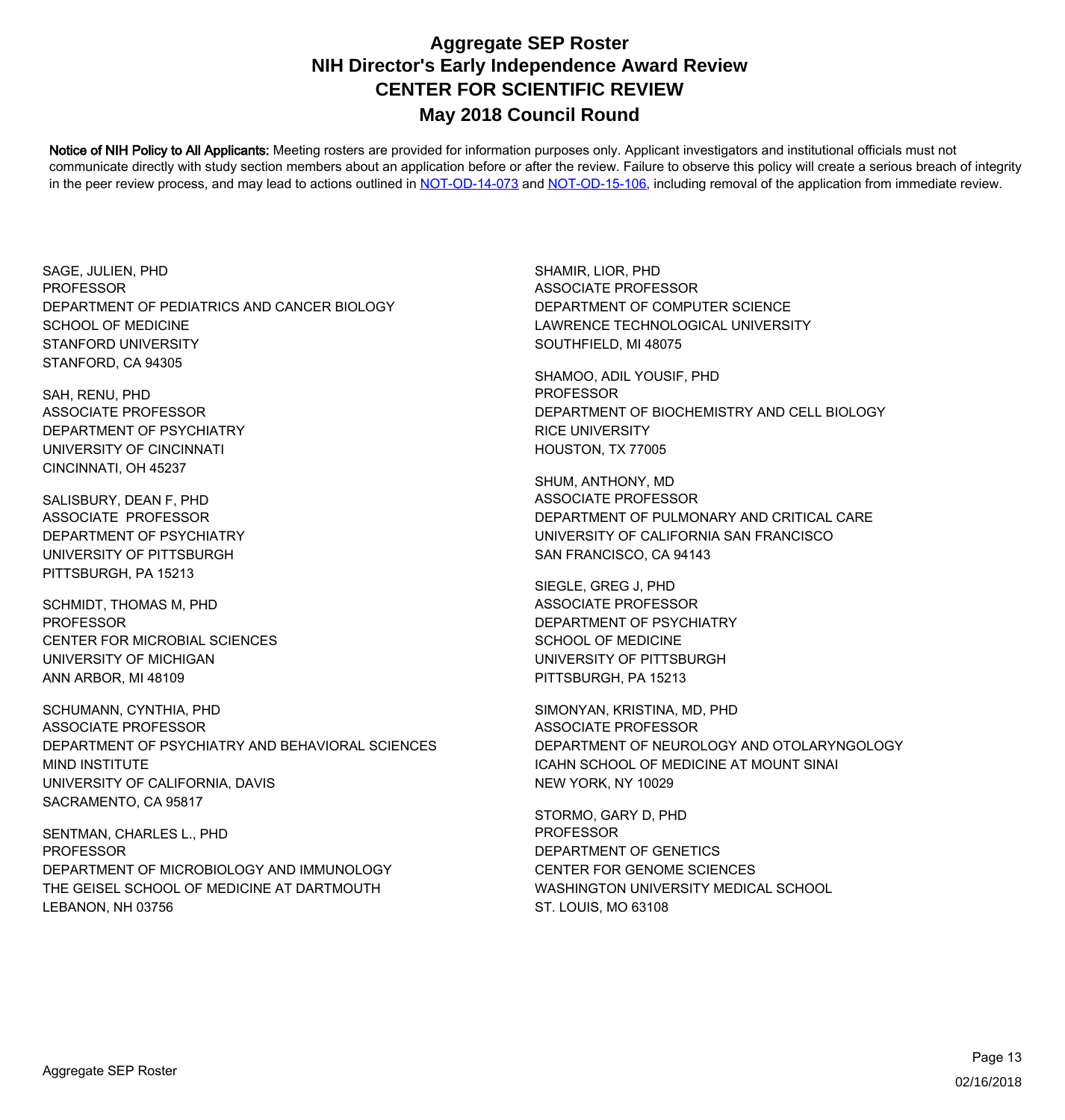Notice of NIH Policy to All Applicants: Meeting rosters are provided for information purposes only. Applicant investigators and institutional officials must not communicate directly with study section members about an application before or after the review. Failure to observe this policy will create a serious breach of integrity in the peer review process, and may lead to actions outlined in [NOT-OD-14-073](https://grants.nih.gov/grants/guide/notice-files/NOT-OD-14-073.html) and [NOT-OD-15-106,](https://grants.nih.gov/grants/guide/notice-files/NOT-OD-15-106.html) including removal of the application from immediate review.

SULLIVAN, PATRICK SEAN, DVM, PHD ROLLINS SCHOOL OF PUBLIC HEALTH EMORY UNIVERSITY ATLANTA, GA 30322 **PROFESSOR** DEPARTMENT OF EPIDEMIOLOGY

TANOWITZ, HERBERT BERNARD, MD ALBERT EINSTEIN COLLEGE OF MEDICINE BRONX, NY 10461 PROFESSOR DEPARTMENT OF PATHOLOGY

TATE, DEBORAH F., PHD BEHAVIOR AND NUTRITION UNIVERSITY OF NORTH CAROLINA CHAPEL HILL, NC 27599 PROFESSOR DEPARTMENT OF HEALTH

TAVAZOIE, SOHAIL F., MD, PHD HOWARD HUGHES MEDICAL INSTITUTE FACULTY SCHOLAR ROCKEFELLER UNIVERSITY NEW YORK, NY 10065 LEON HESS ASSOCIATE PROFESSOR LABORATORY OF SYSTEMS CANCER BIOLOGY

TEAGUE, RYAN M, PHD AND IMMUNOLOGY SCHOOL OF MEDICINE SAINT LOUIS UNIVERSITY ST LOUIS, MO 63104 ASSOCIATE PROFESSOR DEPARTMENT OF MOLECULAR MICROBIOLOGY THOMAS, ELIZABETH A, PHD CELLULAR NEUROSCIENCE THE SCRIPPS RESEARCH INSTITUTE LA JOLLA, CA 92037 ASSOCIATE PROFESSOR DEPARTMENT OF MOLECULAR AND

TING, LENA H, PHD EMORY UNIVERSITY ATLANTA, GA 30332 PROFESSOR DEPARTMENT OF BIOMEDICAL ENGINEERING

VAKSER, ILYA, PHD UNIVERSITY OF KANSAS LAWRENCE, KS 66047 PROFESSOR AND DIRECTOR CENTER FOR COMPUTATIONAL BIOLOGY

VARNER, MICHAEL W., MD UNIVERSITY OF UTAH HEALTH SCIENCES CENTER SALT LAKE CITY, UT 84132 PROFESSOR AND VICE CHAIR DEPARTMENT OF OBSTETRICS AND GYNECOLOGY

VIJAYAN, K. VINOD, PHD THROMBOSIS RESEARCH BAYLOR COLLEGE OF MEDICINE HOUSTON, TX 77030 ASSISTANT PROFESSOR

VISICK, KAREN L, PHD LOYOLA UNIVERSITY MEDICAL CENTER MAYWOOD, IL 60153 PROFESSOR DEPARTMENT OF MICROBIOLOGY AND IMMUNOLOGY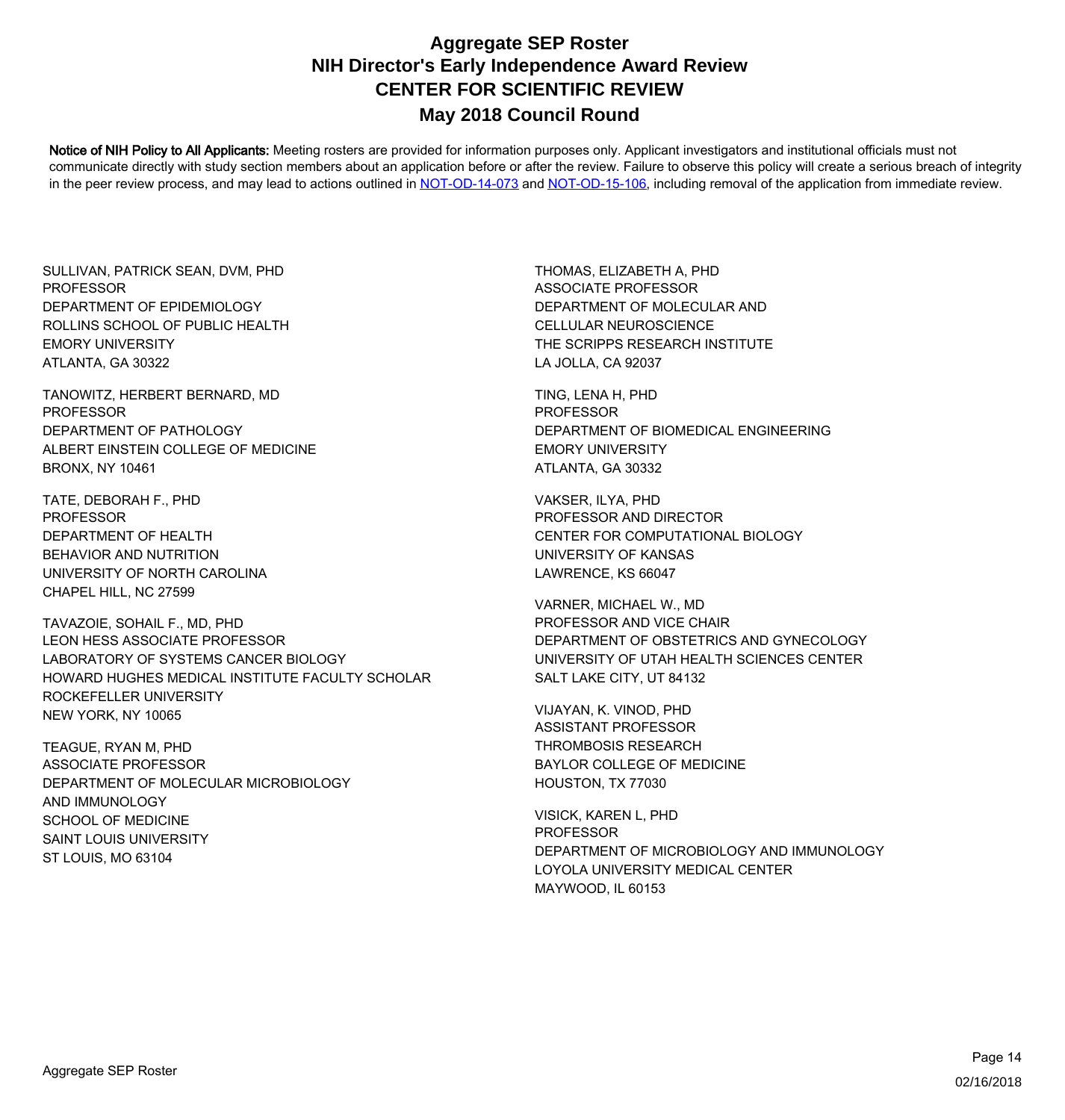Notice of NIH Policy to All Applicants: Meeting rosters are provided for information purposes only. Applicant investigators and institutional officials must not communicate directly with study section members about an application before or after the review. Failure to observe this policy will create a serious breach of integrity in the peer review process, and may lead to actions outlined in [NOT-OD-14-073](https://grants.nih.gov/grants/guide/notice-files/NOT-OD-14-073.html) and [NOT-OD-15-106,](https://grants.nih.gov/grants/guide/notice-files/NOT-OD-15-106.html) including removal of the application from immediate review.

VONDERHEIDE, ROBERT H., PHD, MD ABRAMSON FAMILY CANCER RESEARCH INSTITUTE UNIVERSITY OF PENNSYLVANIA SCHOOL OF MEDICINE PHILADELPHIA, PA 19104 **PROFESSOR** DEPARTMENT OF MEDICINE

VONGPATANASIN, WANPEN, MD DEPARTMENT OF INTERNAL MEDICINE UT SOUTHWESTERN MEDICAL CENTER DALLAS, TX 75390 PROFESSOR PROGRAM DIRECTOR, HYPERTENSION SECTION

WANG, GUANGSHUN, PHD UNIVERSITY OF NEBRASKA COLLEGE OF MEDICINE OMAHA, NE 68198 ASSOCIATE PROFESSOR DEPARTMENT OF PATHOLOGY AND MICROBIOLOGY

WARNCKE, KURT, PHD EMORY UNIVERSITY ATLANTA, GA 30322 PROFESSOR DEPARTMENT OF PHYSICS

WARRICK, CYNTHIA A, PHD TUSCALOOSA, AL 35401 PRESIDENT STILLMAN COLLEGE

WATTS, STEPHANIE W, PHD MICHIGAN STATE UNIVERSITY EAST LANSING, MI 48824 PROFESSOR DEPARTMENT OF PHARMACOLOGY AND TOXICOLOGY WELLIK, DENEEN M, PHD DEPARTMENT OF INTERNAL MEDICINE UNIVERSITY OF MICHIGAN MEDICAL CENTER ANN ARBOR, MI 48109 **PROFESSOR** DIVISION OF MOLECULAR MEDICINE AND GENETICS

WEST, DELIA SMITH, PHD ARNOLD SCHOOL OF PUBLIC HEALTH UNIVERSITY OF SOUTH CAROLINA COLUMBIA, SC 29208 PROFESSOR DEPARTMENT OF EXERCISE SCIENCE

WHITE, MICHAEL J., PHD BROWN UNIVERSITY PROVIDENCE, RI 02912 PROFESSOR AND CHAIR POPULATION STUDIES AND TRAINING CENTER

WILSON, MATTHEW A., PHD MASSACHUSETTS INSTITUTE OF TECHNOLOGY CAMBRIDGE, MA 02319 SHERMAN FAIRCHILD PROFESSOR DEPARTMENT OF BRAIN AND COGNITIVE SCIENCES

WOLF, MARINA ELIZABETH, PHD ROSALIND FRANKLIN UNIVERSITY OF MEDICINE AND SCIENCE NORTH CHICAGO, IL 60064 PROFESSOR AND CHAIR DEPARTMENT OF NEUROSCIENCE

WOLINSKY, FREDRIC D, PHD, SCD COLLEGE OF PUBLIC HEALTH THE UNIVERSITY OF IOWA IOWA CITY, IA 52242 PROFESSOR AND JOHN W COLLOTON CHAIR DEPARTMENT OF HEALTH MANAGEMENT AND POLICY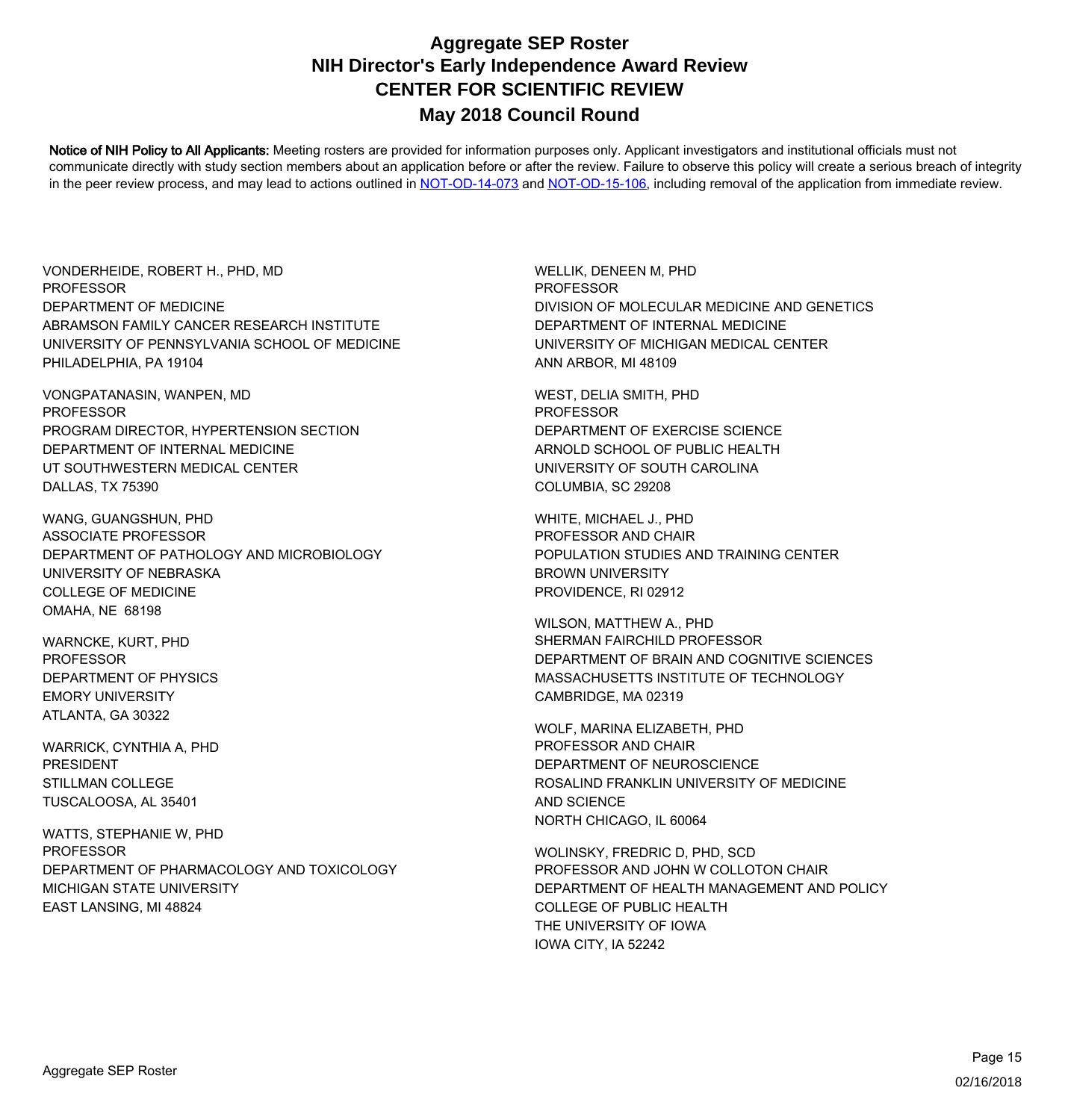Notice of NIH Policy to All Applicants: Meeting rosters are provided for information purposes only. Applicant investigators and institutional officials must not communicate directly with study section members about an application before or after the review. Failure to observe this policy will create a serious breach of integrity in the peer review process, and may lead to actions outlined in [NOT-OD-14-073](https://grants.nih.gov/grants/guide/notice-files/NOT-OD-14-073.html) and [NOT-OD-15-106,](https://grants.nih.gov/grants/guide/notice-files/NOT-OD-15-106.html) including removal of the application from immediate review.

WRIGHT, ROSALIND J, MD DEAN FOR TRANSLATIONAL BIOMEDICAL SCIENCES DIRECTOR, CONDUITS (THE MOUNT SINAI HEALTH SYSTEM ICAHN SCHOOL OF MEDICINE AT MOUNT SINAI NEW YORK, NY 10029 HORACE W. GOLDSMITH PROFESSOR OF PEDIATRICS KRAVIS CHILDREN'S HOSPITAL

YACKLE, KEVIN, PHD, MD UNIVERSITY OF CALIFORNIA, SAN FRANCISCO SAN FRANCISCO , CA 94158 PRINCIPAL INVESTIGATOR DEPARTMENT OF PHYSIOLOGY

YANG, XIANG-LEI THE SCRIPPS RESEARCH INSTITUTE LA JOLLA, CA 92037 PROFESSOR DEPARTMENT OF MOLECULAR MEDICINE

ZENG, DEFU, MD HEMATOLOGY/HEMATOPOIETIC CELL TRANSPLANTATION BECKMAN RESEARCH INSTITUTE OF CITY OF HOPE DUARTE, CA 91010 PROFESSOR DEPARTMENT OF DIABETES IMMUNOLOGY AND

ZHA, SHAN, MD, PHD PEDIATRICS COLUMBIA UNIVERSITY IRVING CANCER RESEARCH CENTER NEW YORK CITY, NY 10032 ASSOCIATE PROFESSOR INSTITUTE FOR CANCER GENETICS, PATHOLOGY, AND ZHANG, HEPING, PHD SCHOOL OF PUBLIC HEALTH YALE UNIVERSITY NEW HAVEN, CT 06520 SUSAN DWIGHT BLISS PROFESSOR OF BIOSTATISTICS DEPARTMENT OF BIOSTATISTICS

ZHANG, JIANYI, MD, PHD NUTRITION OBESITY RESEARCH CENTER SCHOOL OF MEDICINE; ENGINEERING UNIVERSITY OF ALABAMA AT BIRMINGHAM BIRMINGHAM, AL 35294 PROFESSOR AND CHAIR DEPARTMENT OF BIOMEDICAL ENGINEERING

ZHANG, NING JACKIE, MD, PHD INTERPROFESSIONAL HEALTH SCIENCES SETON HALL UNIVERSITY SOUTH ORANGE, NJ 07079 PROFESSOR DEPARTMENT OF HEALTH ADMINISTRATION AND

#### **SCIENTIFIC REVIEW OFFICERS**

NI, WEIJIA, PHD INTERGRATED REVIEW GROUP CENTER FOR SCIENTIFIC REVIEW NATIONAL INSTITUTES OF HEALTH BETHESDA, MD 20892 CHIEF/SCIENTIFIC REVIEW OFFICER RISK, PREVENTION AND HEALTH BEHAVIOR

**EXTRAMURAL SUPPORT ASSISTANTS**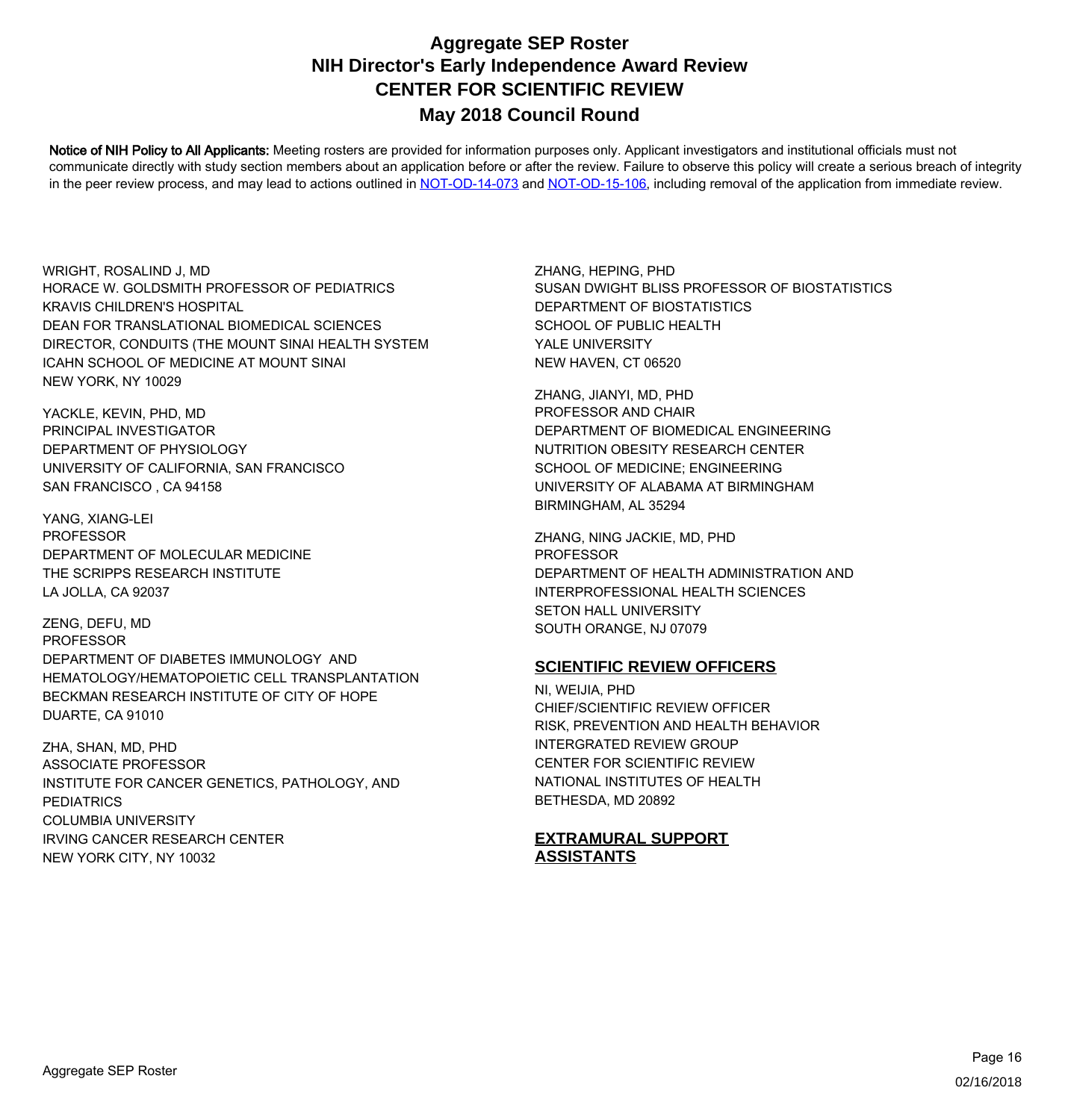Notice of NIH Policy to All Applicants: Meeting rosters are provided for information purposes only. Applicant investigators and institutional officials must not communicate directly with study section members about an application before or after the review. Failure to observe this policy will create a serious breach of integrity in the peer review process, and may lead to actions outlined in [NOT-OD-14-073](https://grants.nih.gov/grants/guide/notice-files/NOT-OD-14-073.html) and [NOT-OD-15-106,](https://grants.nih.gov/grants/guide/notice-files/NOT-OD-15-106.html) including removal of the application from immediate review.

WALKER, SHEENA NATIONAL INSTITTUES OF HEALTH BETHESDA, MD 20892 EXTRAMURAL SUPPORT ASSISTANT (INTERN) CENTER FOR SCIENTIFIC REVIEW

Consultants are required to absent themselves from the room during the review of any application if their presence would constitute or appear to constitute a conflict of interest.